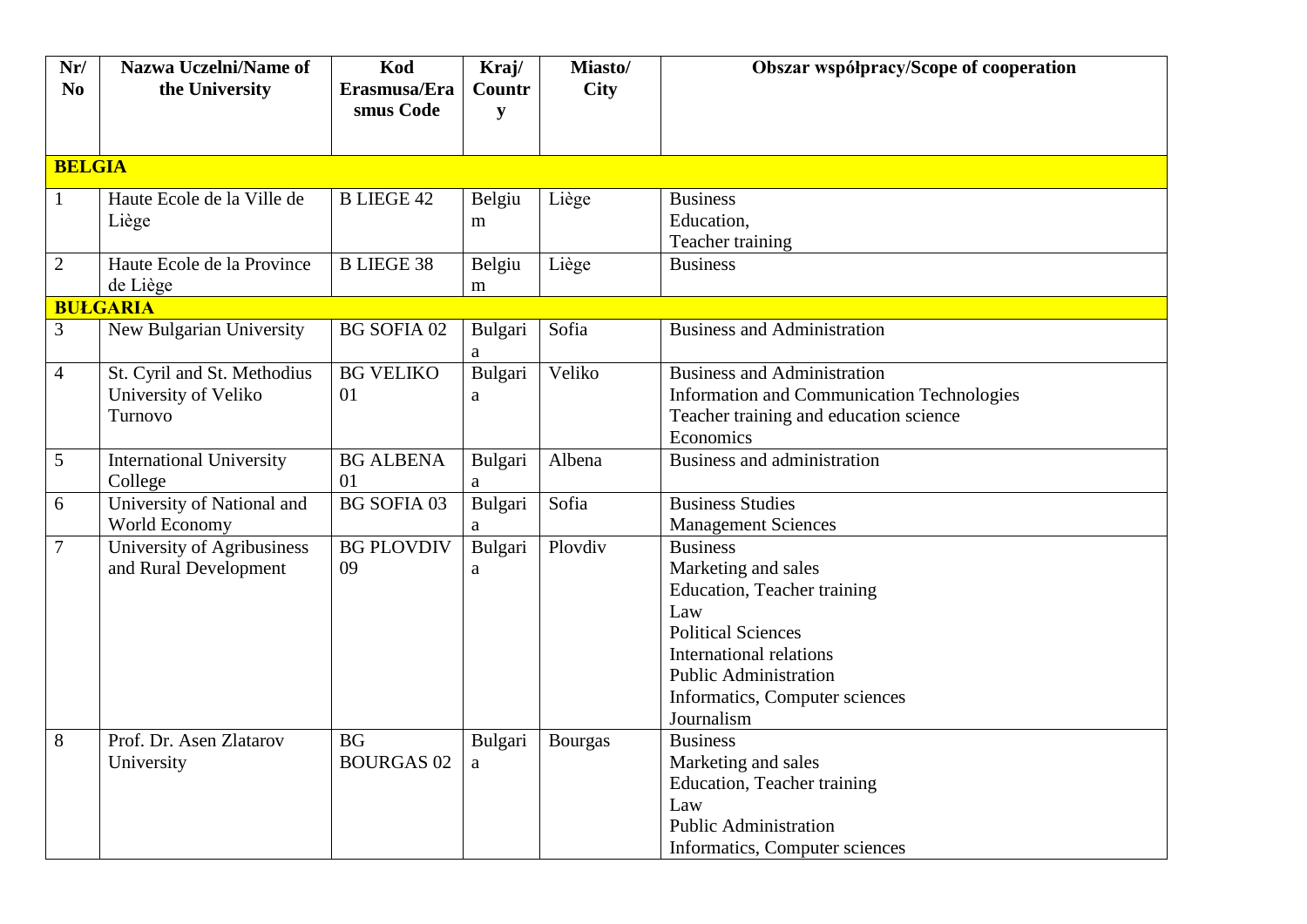|    |                           |                    |         |           | Political sciences             |
|----|---------------------------|--------------------|---------|-----------|--------------------------------|
|    |                           |                    |         |           | <b>International relations</b> |
|    |                           |                    |         |           | Economics                      |
|    |                           |                    |         |           | Journalism                     |
|    |                           |                    |         |           |                                |
| 9  | University of Economics   | <b>BG VARNA</b>    | Bulgari | Varna     | Business and administration    |
|    |                           | 04                 | a       |           | Marketing and sales            |
|    |                           |                    |         |           | Informatics, Computer sciences |
|    |                           |                    |         |           | Economics                      |
| 10 | Todor Kableshkov Higher   | <b>BG SOFIA 22</b> | Bulgari | Sofia     | <b>Business</b>                |
|    | School of Transport       |                    | a       |           | Marketing and sales            |
|    |                           |                    |         |           | Education, Teacher training    |
|    |                           |                    |         |           | Law                            |
|    |                           |                    |         |           | <b>Public Administration</b>   |
|    |                           |                    |         |           | Informatics, Computer sciences |
|    |                           |                    |         |           | Political sciences             |
|    |                           |                    |         |           | <b>International relations</b> |
|    |                           |                    |         |           | Economics                      |
|    |                           |                    |         |           | Journalism                     |
|    | <b>CHORWACJA</b>          |                    |         |           |                                |
| 11 | University College of     | HR SPLIT 02        | Croatia | Split     | <b>Business</b>                |
|    | Management and Design     |                    |         |           |                                |
|    |                           |                    |         |           | Marketing and sales            |
|    | Aspira                    |                    |         |           | Education, Teacher training    |
|    |                           |                    |         |           | Law                            |
|    |                           |                    |         |           | <b>Public Administration</b>   |
|    |                           |                    |         |           | Informatics, Computer sciences |
|    |                           |                    |         |           | Political sciences             |
|    |                           |                    |         |           | <b>International relations</b> |
|    |                           |                    |         |           | Economics                      |
|    |                           |                    |         |           | Journalism                     |
| 12 | Polytechnic of Zagreb     | <b>HR ZAGREB</b>   | Croatia | Zagreb    | Informatics, Computer sciences |
|    |                           | 05                 |         |           |                                |
| 13 | University of Applied     | HR KNIN 01         | Croatia | Knin      | <b>Business</b>                |
|    | Sciences Marko Marulic in |                    |         |           | Marketing and sales            |
|    | Knin                      |                    |         |           | Law                            |
|    |                           |                    |         |           | <b>Public Administration</b>   |
|    |                           |                    |         |           | Economics                      |
| 14 | College of Slavonski Brod | <b>HR OSIJEK</b>   | Croatia | Slavonski | <b>Education</b> science       |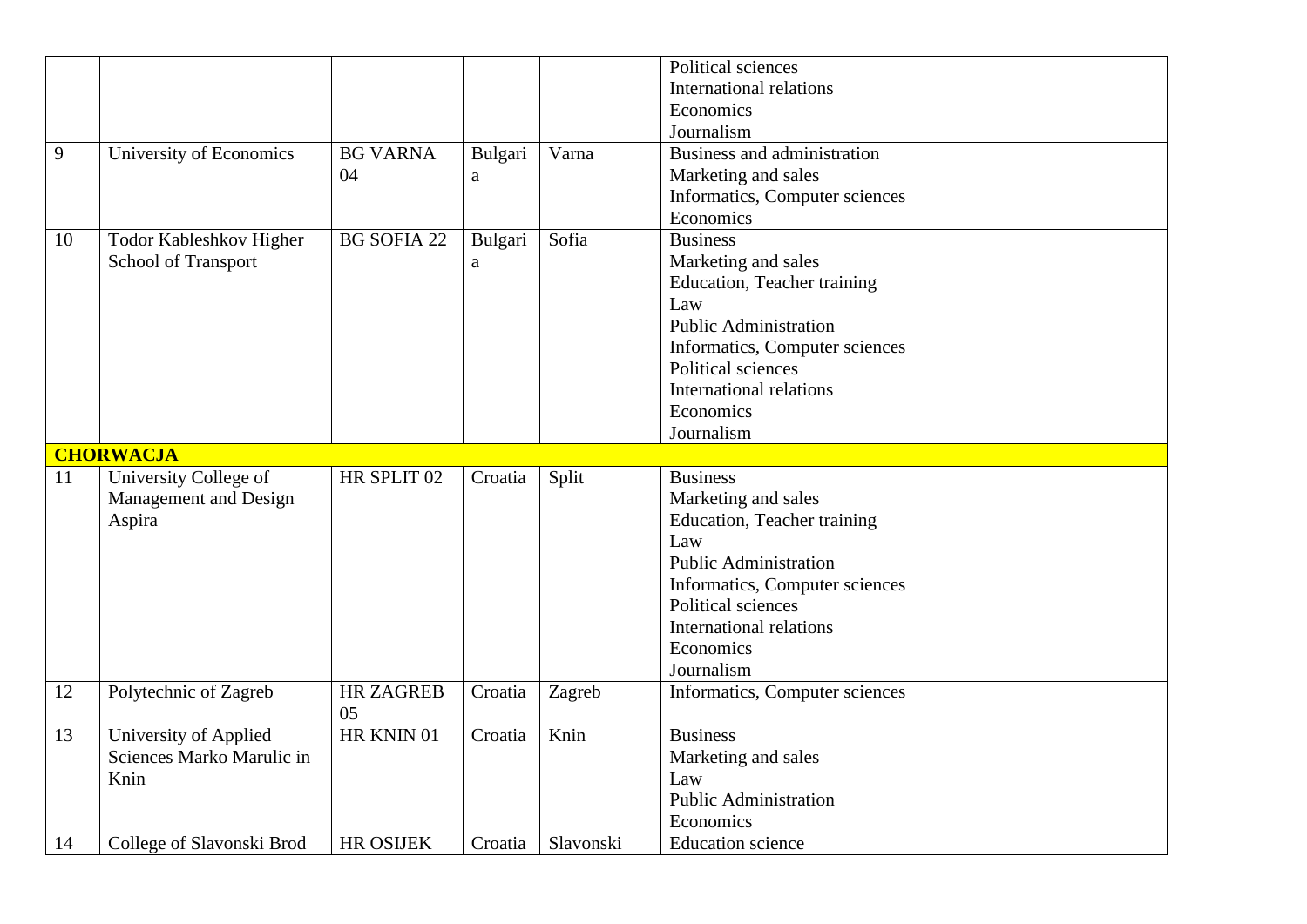|               |                                                    | 02                             |                                  | <b>Brod</b> | Economics<br>Political sciences and civics<br>Psychology<br>Security services<br>Finance, banking and insurance<br>Management and Administration<br>Law                                                                    |
|---------------|----------------------------------------------------|--------------------------------|----------------------------------|-------------|----------------------------------------------------------------------------------------------------------------------------------------------------------------------------------------------------------------------------|
| 15            | Veleuciliste u Rijeci                              | <b>HR RIJEKA</b>               | Croatia                          | Rijeka      | <b>Information and Communication Technologies</b><br>Economics                                                                                                                                                             |
|               |                                                    | 02                             |                                  |             | Business and administration<br><b>Information and Communication Technologies</b>                                                                                                                                           |
| <b>CYPR</b>   |                                                    |                                |                                  |             |                                                                                                                                                                                                                            |
| 16            | Philips College                                    | <b>CY NICOSIA</b><br>15        | Cyprus                           | Nicosia     | <b>Business and Administration</b><br>Marketing and Advertising<br>Economics                                                                                                                                               |
| 17            | InterNapa College                                  | <b>CY SOTIRA</b><br>01         | Cyprus                           | Nicosia     | Economics, Information and Communication Technologies,<br>Management and administration, Travel, Tourism and Leisure,<br>Hotel, restaurants and catering                                                                   |
| 18            | P.A. College                                       | <b>CY</b><br><b>LARNACA 01</b> | Cyprus                           | Larnaca     | <b>Business</b><br>Informatics, Computer sciences                                                                                                                                                                          |
| 19            | C.D.A. College in Cyprus                           | <b>CY NICOSIA</b><br>30        | Cyprus                           | Nicosia     | <b>Business studies</b><br><b>Management Sciences</b><br>Accountancy, Financial Management (Travel tourism and<br>leisure)                                                                                                 |
| 20            | <b>Alexander College</b>                           | <b>CY</b><br><b>LARNACA 03</b> | Cyprus                           | Larnaca     | <b>Business Administration</b><br>Economics, Finance, Management and Administration,<br>Marketing, Information and Communication Technologies, Law                                                                         |
| 21            | <b>American College</b>                            | <b>CY NICOSIA</b><br>22        | Cyprus                           | Nicosia     | Education science, Economics, Political sciences and civics,<br>Psychology, Security services, Finance, Banking and insurance,<br>Management and administration, Law, Information and<br><b>Communication Technologies</b> |
| <b>CZECHY</b> |                                                    |                                |                                  |             |                                                                                                                                                                                                                            |
| 22            | College of European and<br><b>Regional Studies</b> | CZ CESKE 03                    | Czech<br>Republi<br>$\mathbf{C}$ | Ceske       | <b>Business</b><br>Marketing and sales<br>Education, Teacher training<br>Law<br><b>Public Administration</b>                                                                                                               |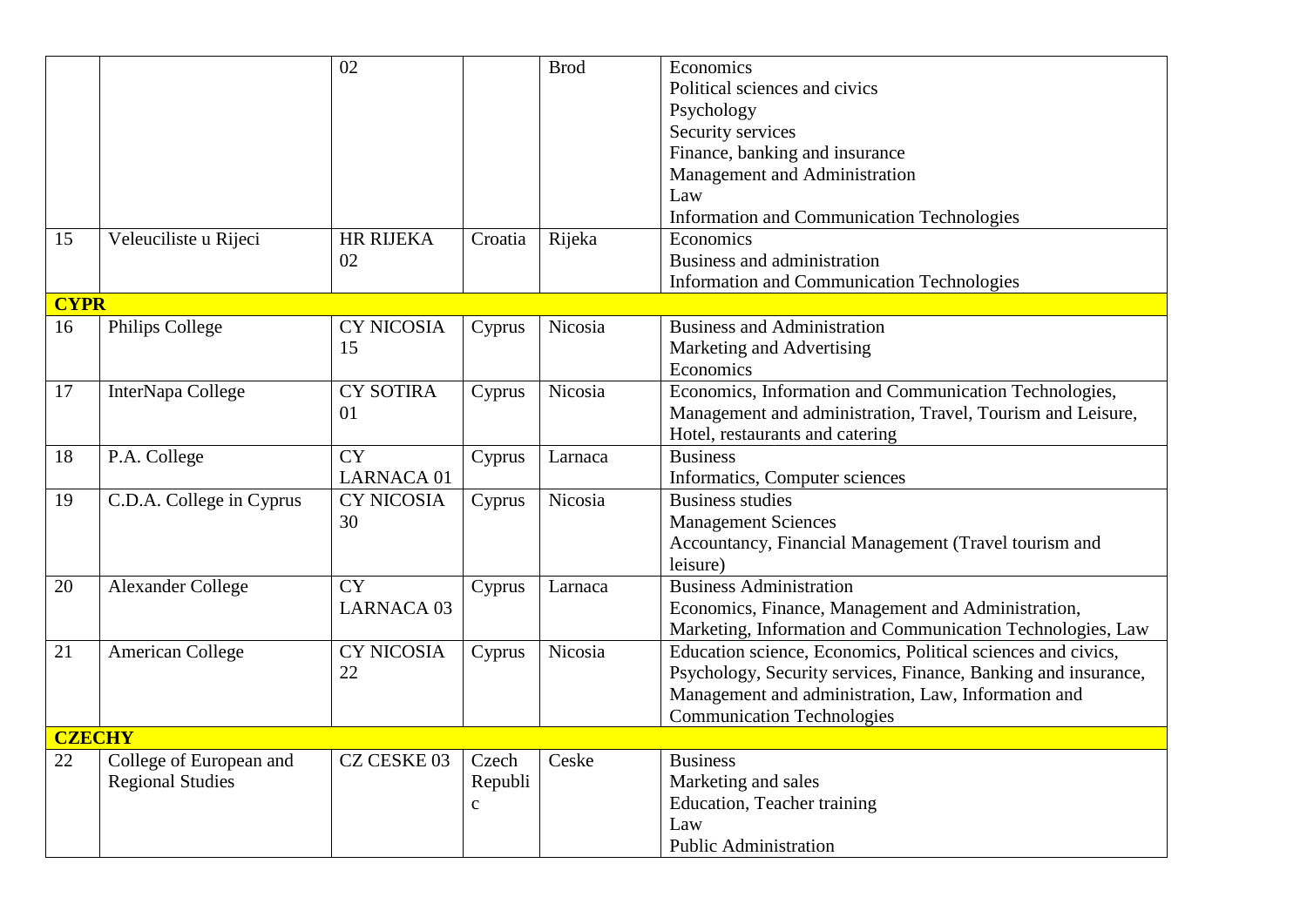|              |                             |                   |              |             | Informatics, Computer sciences                    |
|--------------|-----------------------------|-------------------|--------------|-------------|---------------------------------------------------|
|              |                             |                   |              |             | Political sciences                                |
|              |                             |                   |              |             | <b>International relations</b>                    |
|              |                             |                   |              |             | Economics                                         |
|              |                             |                   |              |             | Journalism                                        |
| 23           | European Polytechnic        |                   | Czech        | Kunovice    | <b>Business &amp; Management Studies</b>          |
|              | Institute                   |                   | Republi      |             |                                                   |
|              |                             |                   | $\mathbf{C}$ |             |                                                   |
| 24           | University of Defence       | CZ BRNO 10        | Czech        | <b>Brno</b> | Social and behavioral science                     |
|              |                             |                   | Republi      |             | Business and administration                       |
|              |                             |                   | $\mathbf{C}$ |             | Personal services                                 |
|              |                             |                   |              |             | <b>Security Services</b>                          |
|              |                             |                   |              |             | <b>Information and Communication Technologies</b> |
| 25           | College of Business and     | CZ BRNO 12        | Czech        | <b>Brno</b> | <b>Business</b>                                   |
|              | <b>Hotel Management</b>     |                   | Republi      |             | Marketing and sales                               |
|              |                             |                   | $\mathbf{C}$ |             | Education, Teacher training                       |
|              |                             |                   |              |             | Law                                               |
|              |                             |                   |              |             | <b>Public Administration</b>                      |
|              |                             |                   |              |             | Informatics, Computer sciences                    |
|              |                             |                   |              |             | Political sciences                                |
|              |                             |                   |              |             | International relations                           |
|              |                             |                   |              |             | Economics                                         |
|              |                             |                   |              |             | Journalism                                        |
| 26           | University of West Bohemia  | CZ PLZEN 01       | Czech        | Plzen       | <b>Business</b>                                   |
|              | <b>Faculty of Economics</b> |                   | Republi      |             |                                                   |
|              |                             |                   | $\mathbf{C}$ |             |                                                   |
| 27           | Vysoka skola obchodni v     | <b>CZ PRAHA12</b> | Czech        | Praha       | <b>Business Studies</b>                           |
|              | Praze                       |                   | Republi      |             | Tourism                                           |
|              |                             |                   | $\mathbf{C}$ |             |                                                   |
| 28           | Univerzita Jana Amose       | <b>CZ PRAHA21</b> | Czech        | Praha       | Education, Teacher training                       |
|              | Komenskeho Praha            |                   | Republi      |             | Business and administration                       |
|              |                             |                   | $\mathbf{C}$ |             | Economics                                         |
|              |                             |                   |              |             | Journalism and information                        |
|              |                             |                   |              |             | Marketing and sales                               |
|              |                             |                   |              |             | Law                                               |
| <b>DANIA</b> |                             |                   |              |             |                                                   |
| 29           | <b>University College</b>   | <b>DK ESBJERG</b> | Denmar       | Esbjerg     | Marketing and advertising                         |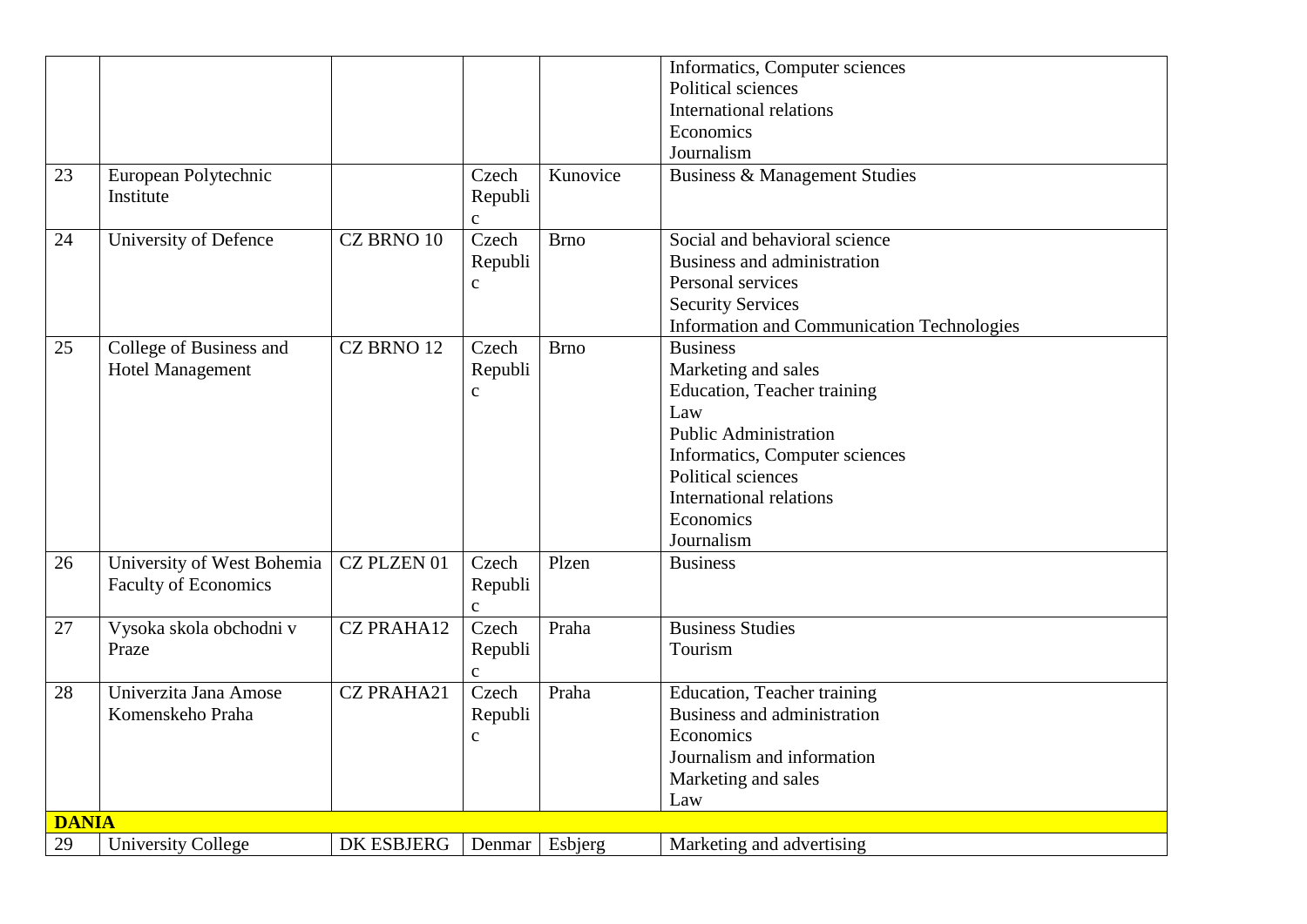|               | Syddanmark                                                                                                          | 19                     | $\mathbf k$ |              | <b>Business and Administration</b>                                                                                                                                                                                                |
|---------------|---------------------------------------------------------------------------------------------------------------------|------------------------|-------------|--------------|-----------------------------------------------------------------------------------------------------------------------------------------------------------------------------------------------------------------------------------|
|               |                                                                                                                     |                        |             |              | <b>International Relations</b>                                                                                                                                                                                                    |
| <b>GRECJA</b> |                                                                                                                     |                        |             |              |                                                                                                                                                                                                                                   |
| 30            | <b>Technological Education</b><br><b>Institution of Western</b><br>Macedonia                                        | G KOZANI01             | Greece      | Kozani       | Business, Marketing and advertising, Informatics, Computer<br>sciences, Economics                                                                                                                                                 |
| 31            | <b>Technological Educational</b><br>Institute of Peloponnese                                                        | <b>G KALAMAT</b><br>01 | Greece      | Kalamata     | <b>Business</b><br>Marketing and sales<br>Education, Teacher training<br>Law<br><b>Public Administration</b><br>Informatics, Computer sciences<br>Political sciences<br><b>International relations</b><br>Economics<br>Journalism |
| 32            | <b>Technological Educational</b><br><b>Institute of Crete</b>                                                       | <b>G KRITIS 04</b>     | Greece      | Crete        | Management and Administration, Information and<br><b>Communication Technologies</b>                                                                                                                                               |
| 33            | <b>ATEI</b> of Thessaloniki-<br>Department of Business<br>Administration / Tourism<br>and Hospitality<br>Management | <b>G THESSAL</b><br>12 | Greece      | Thessaloniki | <b>Tourism Industry</b>                                                                                                                                                                                                           |
| 34            | Technologiko Ekpaideutiko<br>Idrima (TEI) Epirou                                                                    | G ARTA 01              | Greece      | Arta         | <b>Business and Administration</b>                                                                                                                                                                                                |
| 35            | <b>Technological Educational</b><br>Institute (TEI) of Athens                                                       | <b>G ATHINE 34</b>     | Greece      | Athens       | Business and administration<br>Interdisciplinary programmes and qualifications involving<br>business and administration (Health care management)                                                                                  |
| 36            | University of the<br>Peloponnese                                                                                    | <b>G TRIPOLI 03</b>    | Greece      | Tripoli      | Economics                                                                                                                                                                                                                         |
|               | <b>HISZPANIA</b>                                                                                                    |                        |             |              |                                                                                                                                                                                                                                   |
| 37            | Universidade de Vigo                                                                                                | E VIGO 01              | Spain       | Vigo         | <b>Business</b>                                                                                                                                                                                                                   |
| 38            | Universidad Católica Santa<br>Teresa de Jesús de Ávila                                                              | E AVILA 01             | Spain       | Ávila        | <b>Business</b><br>Economics<br>Law<br><b>Computer Sciences</b>                                                                                                                                                                   |
| 39            | Universidad de Valladolid                                                                                           | <b>E VALLADO</b>       | Spain       | Valladolid   | Computer science                                                                                                                                                                                                                  |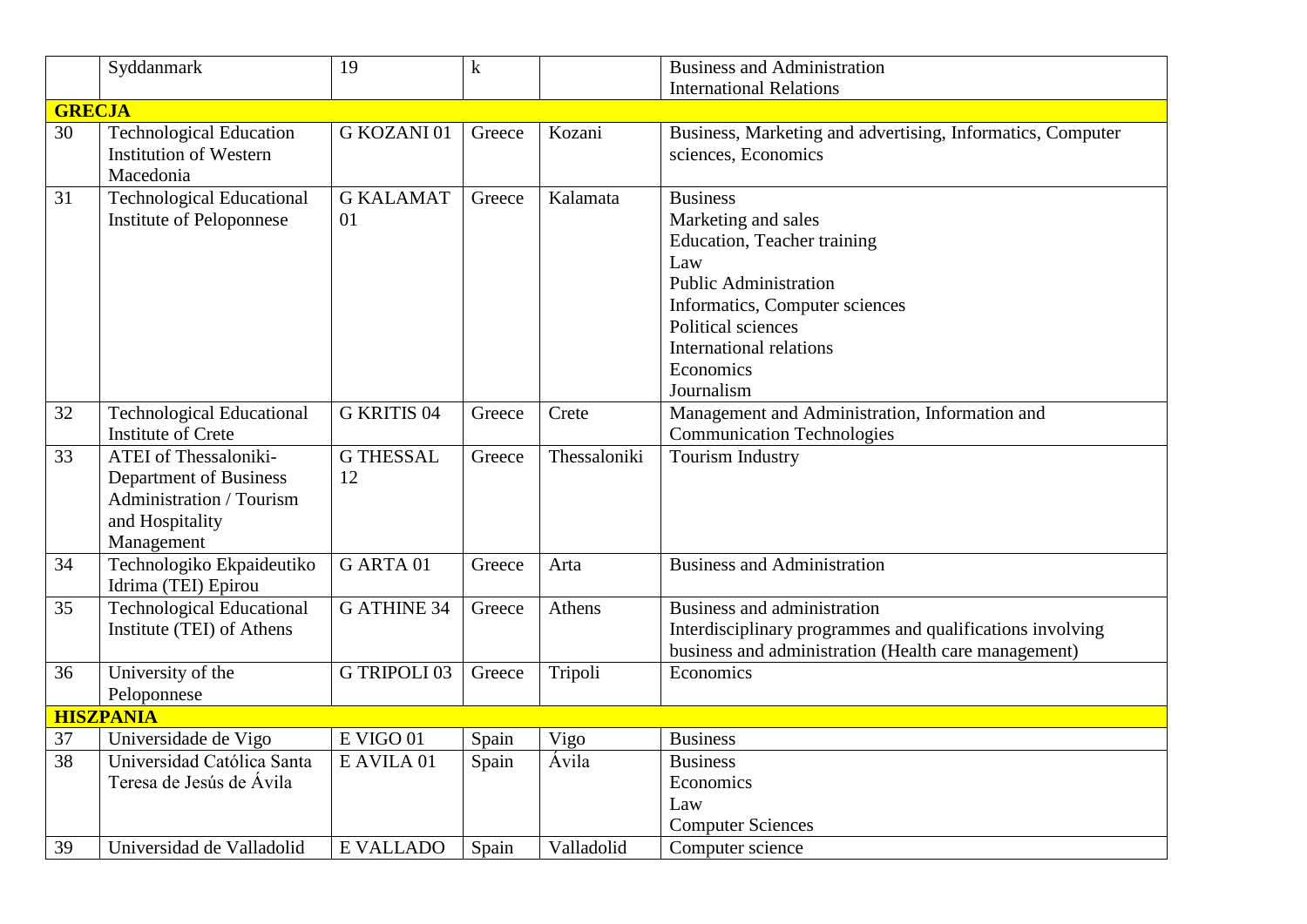|                    |                                   | 01               |         |          |                                                                    |
|--------------------|-----------------------------------|------------------|---------|----------|--------------------------------------------------------------------|
| 40                 | Universitat de les Illes          | E PALMA 01       | Spain   | Palma de | Economics                                                          |
|                    | <b>Baleares</b>                   |                  |         | Maiorca  |                                                                    |
| 41                 | Universidad de Zaragoza           | E ZARAGOZ        | Spain   | Zaragoza | Business and administration                                        |
|                    |                                   | 01               |         |          | Economics                                                          |
|                    |                                   |                  |         |          | Education, Teacher training                                        |
| 42                 | Universidad de Oviedo             | E OVIEDO 01      | Spain   | Oviedo   | Business and administration                                        |
| $\overline{43}$    | Universitat de Girona             | E GIRONA 02      | Spain   | Girona   | Business, Marketing and sales, Education, Teacher training,        |
|                    |                                   |                  |         |          | Law, Public Administration, Informatics, Computer Sciences,        |
|                    |                                   |                  |         |          | Political sciences, International relations, Economics, Journalism |
| <b>LITWA</b>       |                                   |                  |         |          |                                                                    |
| 44                 | <b>Vytautas Magnus University</b> | <b>LT KAUNAS</b> | Lithuan | Kaunas   | <b>Public Administration</b>                                       |
|                    |                                   | 01               | ia      |          |                                                                    |
| 45                 | <b>Utena College</b>              | LT UTENA 01      | Lithuan | Utena    | <b>Informatics</b>                                                 |
|                    |                                   |                  | ia      |          | <b>International Tourism</b>                                       |
|                    |                                   |                  |         |          | Administration                                                     |
|                    |                                   |                  |         |          | Pedagogy                                                           |
| 46                 | Kazimieras Simonavicius           | LT VILNIUS       | Lithuan | Vilnius  | Law, Management and Administration                                 |
|                    | University                        | 24               | ia      |          |                                                                    |
| <b>ŁOTWA</b><br>47 | Baltijas Psiholoģijas Un          | LV RIGA35        |         |          |                                                                    |
|                    |                                   |                  | Latvia  | Riga     | Psychology<br>Social Work                                          |
|                    |                                   |                  |         |          |                                                                    |
|                    |                                   |                  |         |          | European Economics<br><b>Human Resources</b>                       |
| 48                 | The College of Accounting         | LV RIGA 43       | Latvia  | Riga     | Finances                                                           |
|                    | and Finance (Grāmatvedības        |                  |         |          | Business and administration                                        |
|                    | un finašu koledža)                |                  |         |          |                                                                    |
| 49                 | University of Latvia              | LV RIGA 01       | Latvia  | Riga     | <b>Business</b>                                                    |
| 50                 | Alberta College                   | LV RIGA 45       | Latvia  | Riga     | <b>Business &amp; Management Studies</b>                           |
| $\overline{51}$    | <b>Riga Stradins University</b>   | LV RIGA 03       | Latvia  | Riga     | <b>Business &amp; Management Studies</b>                           |
| 52                 | Rezeknes Augstskola               | LV REZEKNE       | Latvia  | Rezekne  | <b>Business administration</b>                                     |
|                    | (Rezekne Higher Education         | 02               |         |          | Education                                                          |
|                    | Institution)                      |                  |         |          | Law                                                                |
|                    |                                   |                  |         |          | Information and Communication Technologies (ICTs)                  |
| 53                 | <b>Information Systems</b>        | LV RIGA 32       | Latvia  | Riga     | <b>Business</b>                                                    |
|                    | Management Institute              |                  |         |          | Marketing and sales                                                |
|                    | (ISMA)                            |                  |         |          | Informatics, Computer sciences                                     |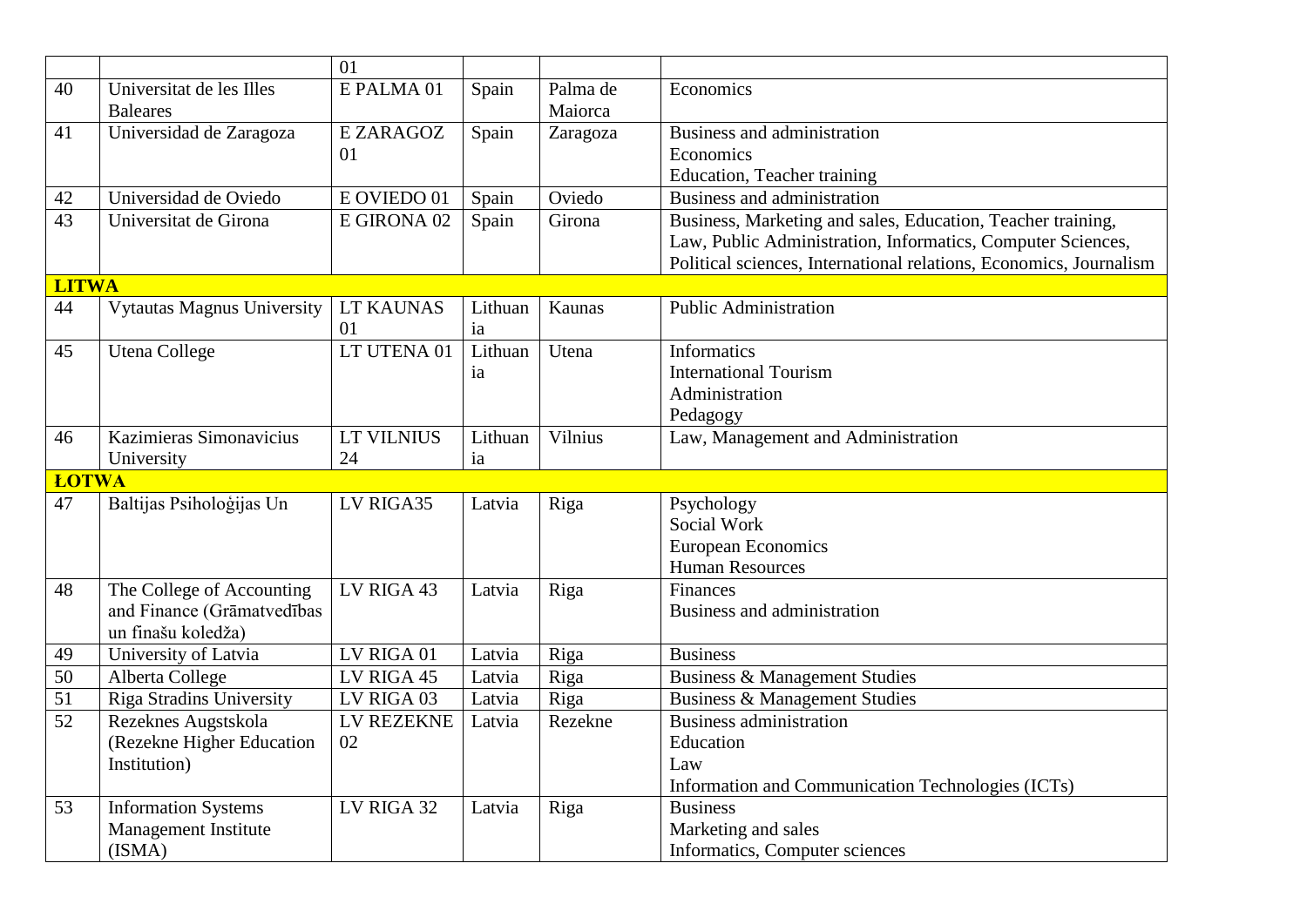|              |                               |                 |         |              | Economics                                                        |
|--------------|-------------------------------|-----------------|---------|--------------|------------------------------------------------------------------|
|              |                               |                 |         |              | <b>Business Studies</b>                                          |
|              |                               |                 |         |              | <b>Informatics, Computer Sciences</b>                            |
| 54           | Baltijas Starptautiskā        | LV RIGA 28      | Latvia  | Riga         | Business and administration                                      |
|              | Akadēmia (Baltic              |                 |         |              | Finances                                                         |
|              | <b>International Academy)</b> |                 |         |              | Design                                                           |
|              |                               |                 |         |              | <b>Public Relations</b>                                          |
|              |                               |                 |         |              | <b>Cultural Studies</b>                                          |
|              |                               |                 |         |              | Languages and Philological Sciences                              |
|              |                               |                 |         |              | Law                                                              |
|              |                               |                 |         |              | <b>European Studies</b>                                          |
|              |                               |                 |         |              | Travel, tourism and leisure                                      |
| <b>MALTA</b> |                               |                 |         |              |                                                                  |
| 55           | Malta College of Arts,        | <b>MT MALTA</b> | Malta   | Paola        | Management and administration, Security services, Economics,     |
|              | Science and Technology        | 02              |         |              | Information and Communication Technologies, Education            |
|              |                               |                 |         |              | science, Business, administration and law, Psychology, Political |
|              |                               |                 |         |              | sciences and civics                                              |
|              | <b>PORTUGALIA</b>             |                 |         |              |                                                                  |
| 56           | Instituto Superior de         | PLISBOA 104     | Portuga | Lisbon       | Business & Management Studies                                    |
|              | Educação e Ciências - ISEC    |                 |         |              |                                                                  |
| 57           | Universidade da Beira         | P COVILHA       | Portuga | Covilha      | <b>Business</b>                                                  |
|              | Interior                      | 01              |         |              | Marketing and sales                                              |
|              |                               |                 |         |              | Education, Teacher training                                      |
|              |                               |                 |         |              | <b>Public Administration</b>                                     |
|              |                               |                 |         |              | Informatics, Computer sciences                                   |
|              |                               |                 |         |              | Political sciences                                               |
|              |                               |                 |         |              | International relations                                          |
|              |                               |                 |         |              | Economics                                                        |
|              |                               |                 |         |              | Journalism                                                       |
| 58           | Isla Gaia                     | P VILANOV       | Portuga | Vila Nova de | <b>Business</b>                                                  |
|              |                               | 01              |         | Gaia         | Education, Teacher training                                      |
|              |                               |                 |         |              | Informatics, Computer sciences                                   |
|              |                               |                 |         |              | Economics                                                        |
|              |                               |                 |         |              | Journalism                                                       |
| 59           | Universidade Lusíada          | PLISBOA 12      | Portuga | Lisbon       | <b>Business</b>                                                  |
|              |                               |                 |         |              | Marketing and sales                                              |
| 60           | Universidade Lusófona de      | PLISBOA 52      | Portuga | Lisbon       | Administration                                                   |
|              |                               |                 |         |              |                                                                  |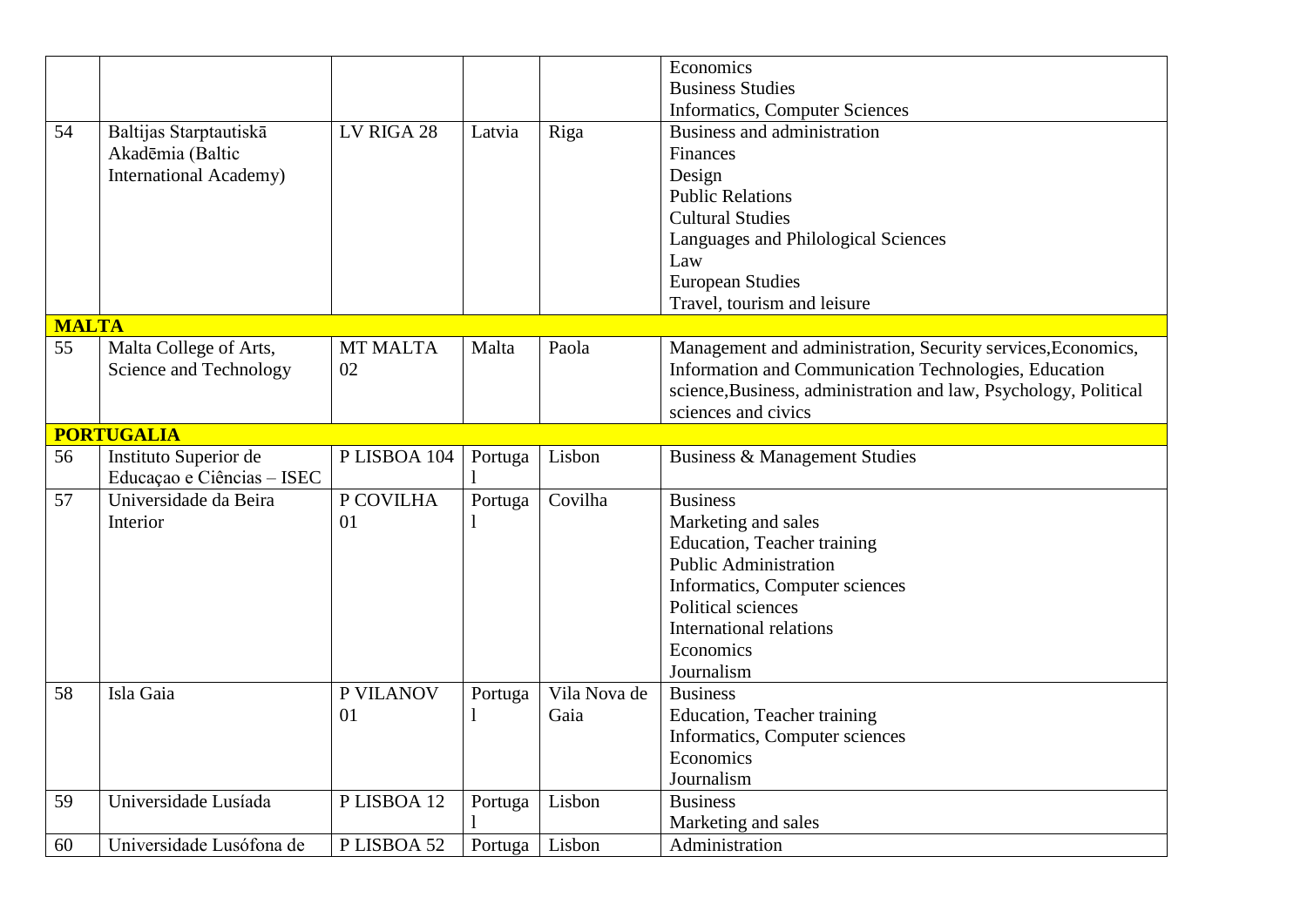|    | Humanidades e Tecnologias                                                    |                        |             |           | Marketing and sales Management<br><b>Teacher Training and Education Science</b><br>Law<br>Public administration<br><b>Computer Science</b><br>Politic Science and Civis<br>International Relations, European Studies, Area Studies<br>Economics<br>Journalism and Reporting |
|----|------------------------------------------------------------------------------|------------------------|-------------|-----------|-----------------------------------------------------------------------------------------------------------------------------------------------------------------------------------------------------------------------------------------------------------------------------|
| 61 | <b>IPAM</b> – The Marketing<br>School                                        | P PORTO 29             | Portuga     | Lisbon    | Marketing                                                                                                                                                                                                                                                                   |
| 62 | IPAM - The Marketing<br>School                                               | PLISBOA 110            | Portuga     | Lisbon    | Marketing                                                                                                                                                                                                                                                                   |
| 63 | ISLA-Higher Institute of<br>Management and<br><b>Administration-Santarem</b> | P SANTARE<br>06        | Portuga     | Santare   | Management and administration, Security services, Economics,<br>Information and Communication Technologies,, Education<br>science, Business, administration and law, Psychology, Political<br>sciences and civics                                                           |
|    | <b>RUMUNIA</b>                                                               |                        |             |           |                                                                                                                                                                                                                                                                             |
| 64 | Universitatea de Vest din<br>Timișoara / West University<br>of Timisoara     | RO TIMISOA<br>01       | Romani<br>a | Timișoara | <b>Business</b><br>Marketing and sales<br>Education, Teacher training<br>Law<br><b>Public Administration</b><br>Informatics, Computer sciences<br>Political sciences<br>International relations<br>Economics<br>Journalism                                                  |
| 65 | University "Dunarea de Jos"<br>of Galati                                     | <b>RO GALATI</b><br>01 | Romani<br>a | Galati    | <b>Business</b><br>Marketing and sales<br><b>Education</b> , Teacher training<br>Law<br><b>Public Administration</b><br>Informatics, Computer sciences<br>Political sciences<br><b>International relations</b><br>Economics                                                 |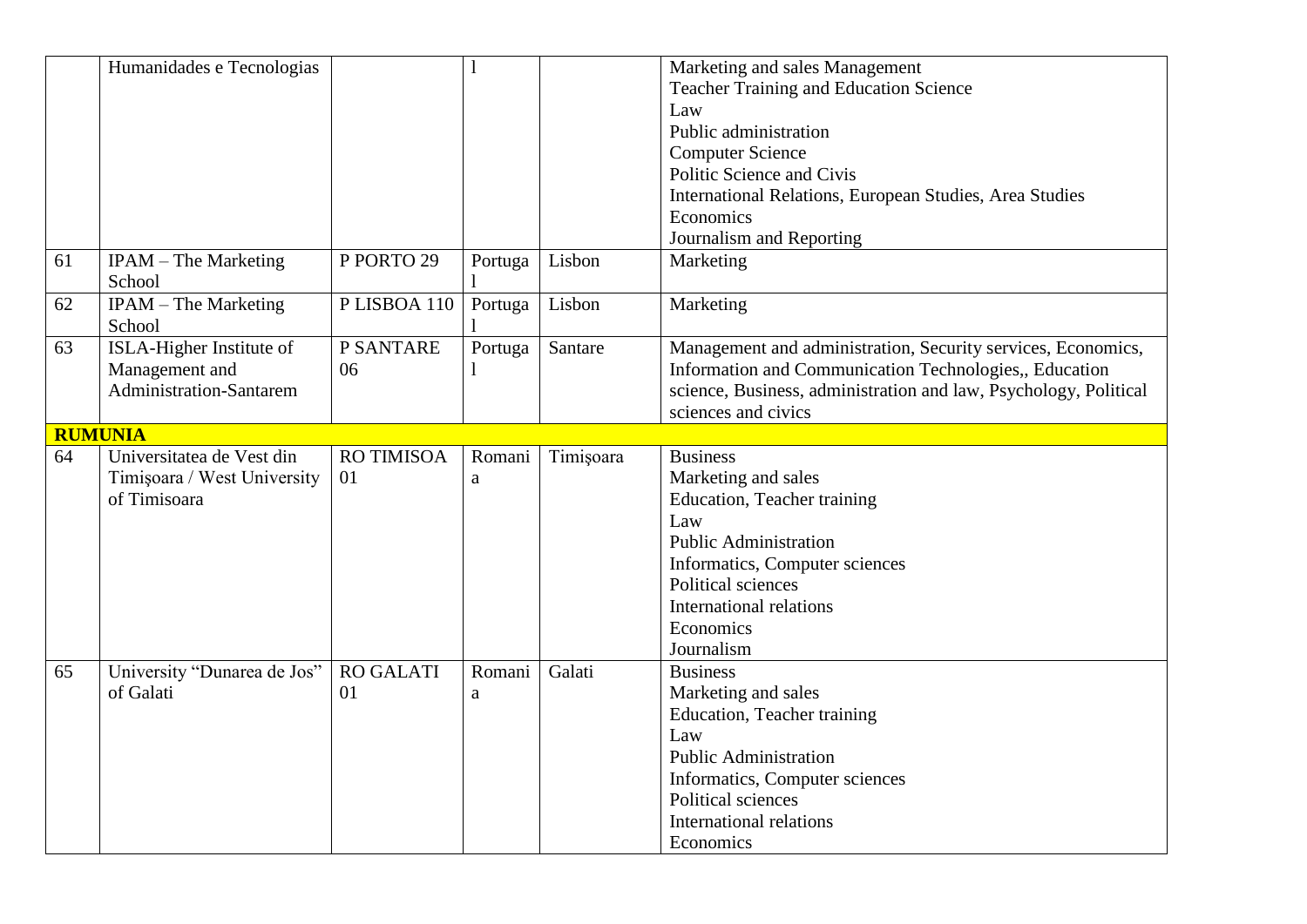|    |                               |                   |              |                 | Journalism                                          |
|----|-------------------------------|-------------------|--------------|-----------------|-----------------------------------------------------|
| 66 | Universitatea Româno-         | RO                | Romani       | <b>Bucarest</b> | <b>Business</b>                                     |
|    | Americană (Romanian-          | <b>BUCURES 18</b> | a            |                 | Law                                                 |
|    | American University)          |                   |              |                 | Informatics, Computer sciences                      |
| 67 | Danubius University of        | <b>RO GALATI</b>  | Romani       | Galati          | <b>Business &amp; Management Studies</b>            |
|    | Galati                        | 02                | a            |                 | <b>International Relations and European Studies</b> |
| 68 | "Constantin Brâncusi"         | <b>RO TARGU</b>   | Romani       | Târgu Jiu       | <b>Business</b>                                     |
|    | University of Târgu Jiu       | 04                | $\mathbf{a}$ |                 | Marketing and sales                                 |
|    |                               |                   |              |                 | Education, Teacher training                         |
|    |                               |                   |              |                 | Law                                                 |
|    |                               |                   |              |                 | <b>Public Administration</b>                        |
|    |                               |                   |              |                 | Informatics, Computer sciences                      |
|    |                               |                   |              |                 | Political sciences                                  |
|    |                               |                   |              |                 | <b>International relations</b>                      |
|    |                               |                   |              |                 | Economics                                           |
| 69 | Universitatea "Alexandru      | $RO$ IASI $02$    | Romani       | Iasi            | Journalism                                          |
|    | Ioan Cuza"                    |                   | a            |                 |                                                     |
| 70 | "1 Decembrie 1918"            | <b>RO ALBAIU</b>  | Romani       | Alba Iula       | Economics                                           |
|    | University of Alba Iulia      | 01                | $\rm{a}$     |                 | Education, Teacher training                         |
|    |                               |                   |              |                 | Law                                                 |
|    |                               |                   |              |                 | <b>Public Administration</b>                        |
|    |                               |                   |              |                 | Informatics, Computer sciences                      |
| 71 | Transilvania University of    | <b>RO BRASOV</b>  | Romani       | <b>Brasov</b>   | <b>Business</b>                                     |
|    | <b>Brasov</b>                 | 01                | $\rm{a}$     |                 | Marketing and sales                                 |
|    |                               |                   |              |                 | Education, Teacher training                         |
|    |                               |                   |              |                 | Law                                                 |
|    |                               |                   |              |                 | Informatics, Computer sciences                      |
|    |                               |                   |              |                 | Economics                                           |
|    |                               |                   |              |                 | Journalism                                          |
| 72 | "Gheorghe Asachi"             | RO IASI 05        | Romani       | Iași            | Business and administration                         |
|    | Technical University of Iași  |                   | $\rm{a}$     |                 |                                                     |
|    | <b>SLOWACJA</b>               |                   |              |                 |                                                     |
| 73 | <b>University of Security</b> | <b>SK KOSICE</b>  | Slovaki      | Kosice          | <b>Business &amp; Management Studies</b>            |
|    | Management in Kosice          | 04                | $\rm{a}$     |                 |                                                     |
| 74 | Slovak University of          | SK NITRA 02       | Slovaki      | Nitra           | <b>Business</b>                                     |
|    | Agriculture (Slovenská        |                   | a            |                 | Marketing and sales                                 |
|    | poľnohospodárs                |                   |              |                 | Education, Teacher training                         |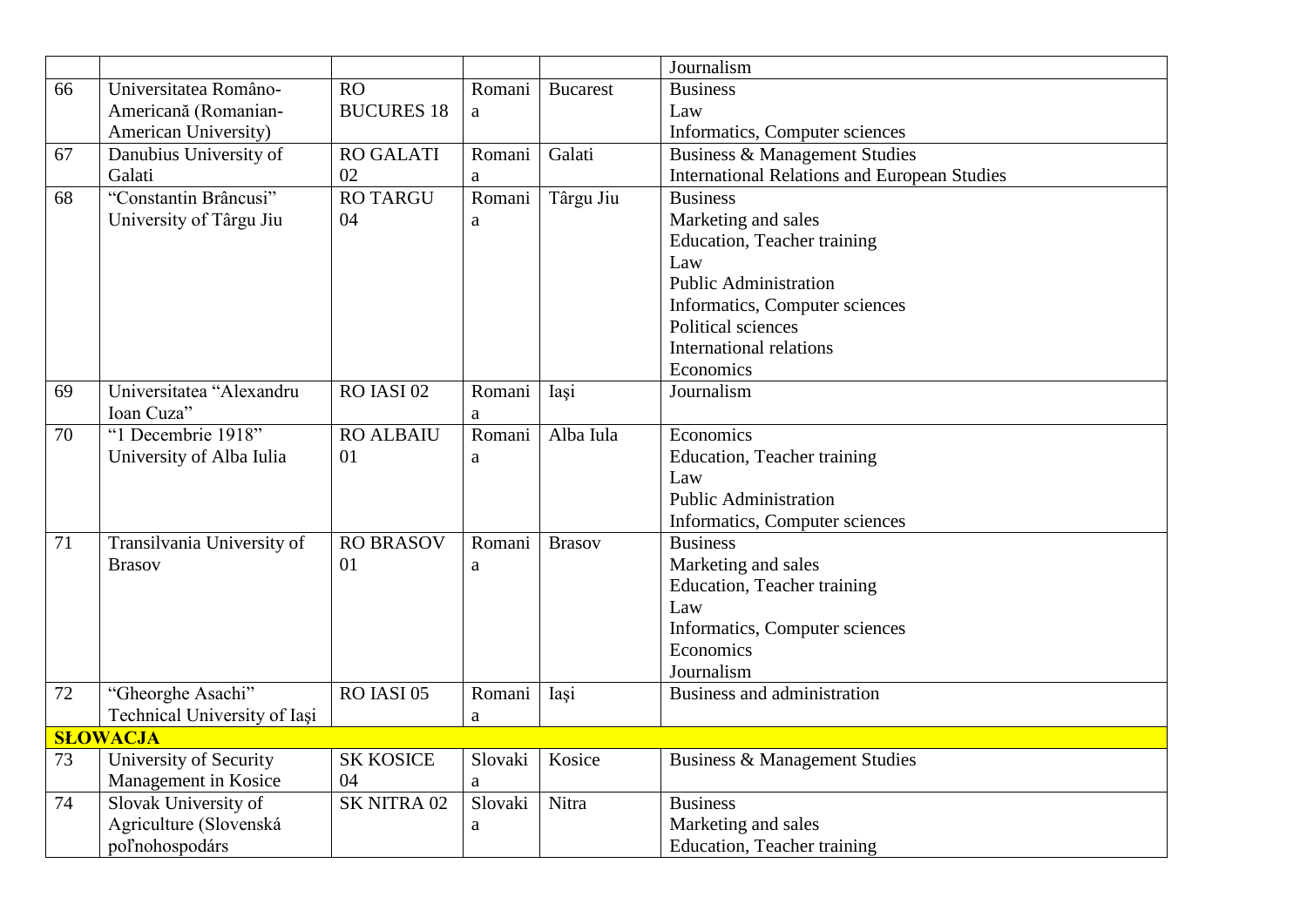|    | Ka univerzita v Nitre)                                        |                         |                         |                   | Law<br><b>Public Administration</b><br>Informatics, Computer sciences<br>Political sciences<br><b>International relations</b><br>Economics<br>Journalism                                                                          |
|----|---------------------------------------------------------------|-------------------------|-------------------------|-------------------|-----------------------------------------------------------------------------------------------------------------------------------------------------------------------------------------------------------------------------------|
| 75 | Comenius University in<br>Bratislava Faculty of<br>Management | <b>SK BRATISL</b><br>02 | Slovaki<br>a            | <b>Bratislava</b> | <b>Business</b><br>Marketing and sales<br>Education, Teacher training<br>Law<br><b>Public Administration</b><br>Informatics, Computer sciences<br>Political sciences<br><b>International relations</b><br>Economics<br>Journalism |
| 76 | University of SS. Cyril and<br>Methodius in Trnava            | <b>SK TRNAVA</b><br>02  | Slovaki<br>$\mathbf{a}$ | Trnava            | <b>Business</b><br>Marketing and sales<br>Education, Teacher training<br>Law<br><b>Public Administration</b><br>Informatics, Computer sciences<br>Political sciences<br>International relations<br>Economics<br>Journalism        |
|    | <b>SLOWENIA</b>                                               |                         |                         |                   |                                                                                                                                                                                                                                   |
| 77 | <b>IBS</b> International Business<br>School Ljubljana         | <b>SI LJUBLJA</b><br>18 | Sloveni<br>a            | Ljubljana         | <b>Business</b><br>Marketing and sales<br>Education, Teacher training<br>Law<br><b>Public Administration</b><br>Informatics, Computer sciences<br>Political sciences<br><b>International relations</b><br>Economics               |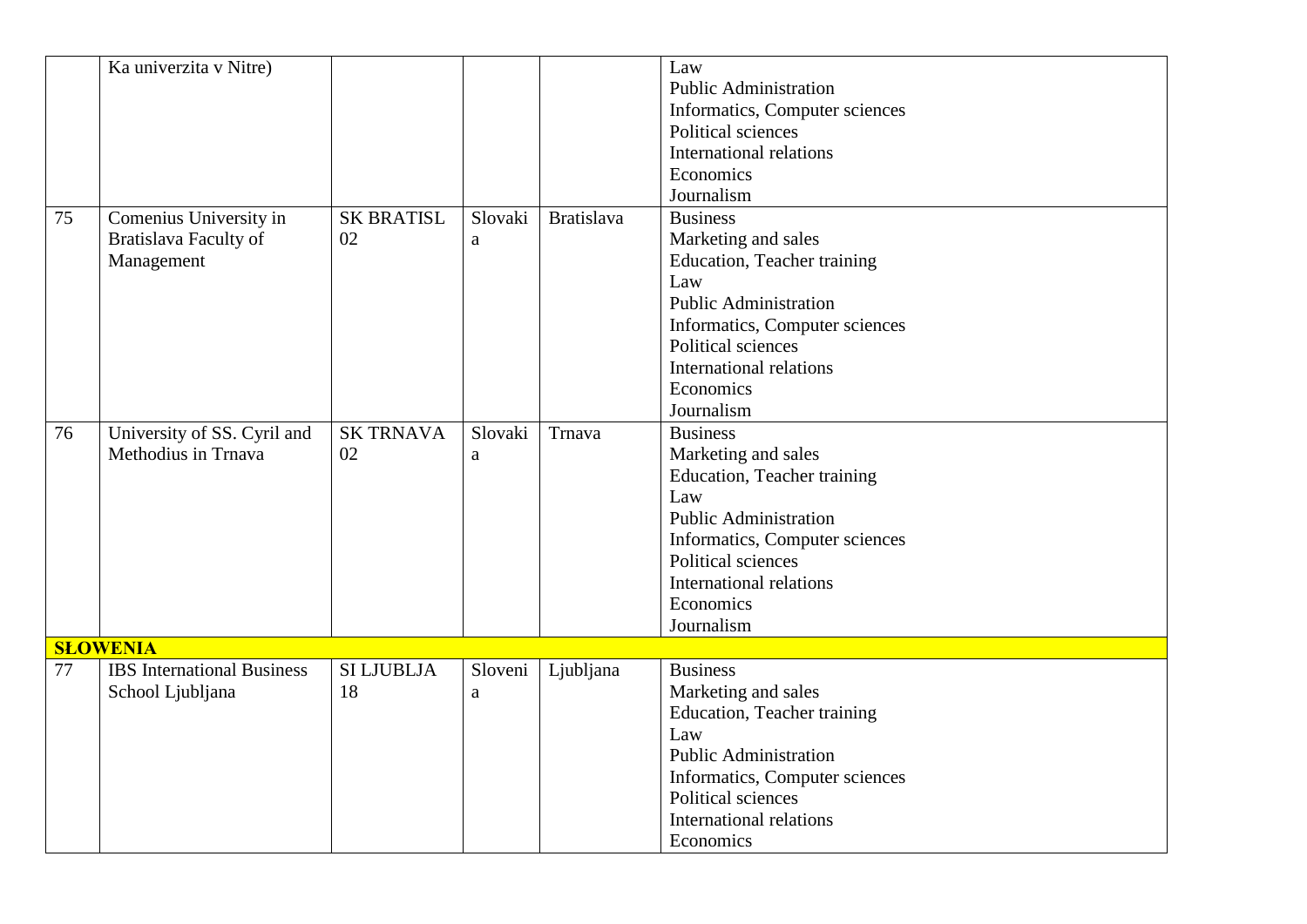|               |                                                                                              |                                    |              |           | Journalism                                                                                                                                                                                                                             |
|---------------|----------------------------------------------------------------------------------------------|------------------------------------|--------------|-----------|----------------------------------------------------------------------------------------------------------------------------------------------------------------------------------------------------------------------------------------|
| 78            | GEA College – Faculty of<br>Entrepreneurship (GEA<br>College - Fakulteta za<br>podjetništvo) | <b>SO</b><br>PORTORO <sub>02</sub> | Sloveni<br>a | Portorose | <b>Business and Management Studies</b>                                                                                                                                                                                                 |
| 79            | Visoka Skola za<br>Racunovodstvo in Finance                                                  | <b>SI LJUBLJA</b><br>28            | Sloveni<br>a | Ljubljana | Economics, Security services, Finance, banking and insurance                                                                                                                                                                           |
| <b>TURCJA</b> |                                                                                              |                                    |              |           |                                                                                                                                                                                                                                        |
| 86            | <b>Abant Izzet Baysal</b><br>University                                                      | TR BOLU 01                         | Turkey       | Bolu      | <b>Business &amp; Management Studies</b>                                                                                                                                                                                               |
| 166           | Adana Science and<br><b>Technology University</b>                                            | TR ADANA<br>02                     | Turkey       | Adana     | Political sciences and civics<br>Management and administration                                                                                                                                                                         |
| 81            | Adiyaman University                                                                          | <b>TR</b><br>ADIYAMA 01            | Turkey       | Adiyama   | <b>Business Marketing and sales</b><br>Education Teacher training, Law Public Administration<br>Informatics<br>Compurer sciences Political sciences International relations<br><b>Economics Journalism</b>                             |
| 84            | <b>Adnan Menderes University</b>                                                             | TR AYDIN 01                        | Turkey       | Aydin     | <b>Business</b><br><b>Education Teacher training</b><br><b>Public Administration</b><br>Computer sciences<br><b>International Relations</b><br>Economics                                                                               |
| 88            | Afyon Kocatepe University<br>Faculty of Economics and<br><b>Administrative Sciences</b>      | <b>TR AFYON</b><br>01              | Turkey       | Afyon     | <b>Business and Administration</b><br><b>Polotical Sciences and Civics</b><br>Economics                                                                                                                                                |
| 83            | Akdeniz Universitesi                                                                         | <b>TR</b><br><b>ANTALYA01</b>      | Turkey       | Antalya   | <b>Business</b><br>Marketing and sales<br><b>Education Teacher training</b><br>Law, Public Administration<br><b>Informatics</b><br>Computer sciences<br>Political science<br><b>International Relations</b><br>Economics<br>Journalism |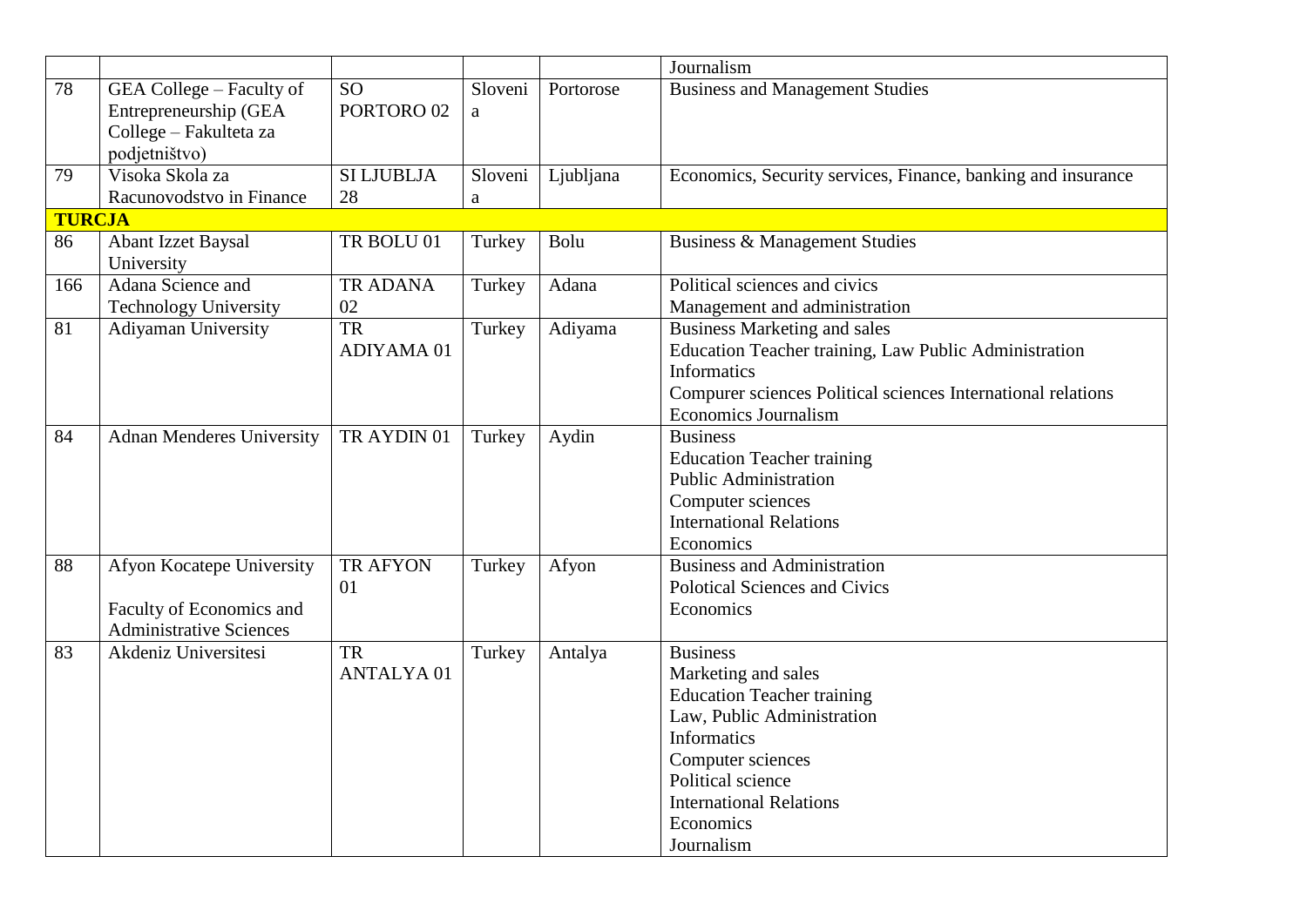| $\overline{82}$ | <b>Aksaray University</b>           | <b>TR</b><br>AKSARAY 01             | Turkey | Aksaray          | <b>Business</b><br>Marketing and sales<br><b>Education Teacher training</b><br>Law, Public Administration<br><b>Informatics</b><br>Computer sciences<br>Political science<br><b>International Relations</b><br>Economics<br>Journalism  |
|-----------------|-------------------------------------|-------------------------------------|--------|------------------|-----------------------------------------------------------------------------------------------------------------------------------------------------------------------------------------------------------------------------------------|
| 87              | Ankara University                   | <b>TR ANKARA</b><br>01              | Turkey | Ankara           | Law                                                                                                                                                                                                                                     |
| 80              | <b>Ataturk University</b>           | <b>TR</b><br>ERZURUM01              | Turkey | Erzurum          | Business Education Teacher training, Law Public Administration<br>Informatics Computer sciences Political sciences International<br>relation, Economics Journalism                                                                      |
| 85              | <b>Atilim University</b>            | <b>TR ANKARA</b><br>05              | Turkey | Ankara           | <b>Business</b><br>Marketing and sales<br><b>Education Teacher training</b><br>Law, Public Administration<br><b>Informatics</b><br>Computer sciences<br>Political sciences<br><b>International Relations</b><br>Economics<br>Journalism |
| 95              | <b>Balikesir University</b>         | <b>TR BALIKES</b><br>01             | Turkey | <b>Balikesir</b> | <b>International Relations</b><br>Management and Administration<br>Economics<br><b>Informatics and Computer</b><br><b>Education Science Teaching Training</b><br><b>Public Administration</b>                                           |
| 167             | Bandirma Onyedi Eylul<br>Univeristy | <b>TR</b><br><b>BALIKESIR</b><br>02 | Turkey | <b>Balikesir</b> | Accountancy, Financial Management<br><b>Business Studies and Management</b><br><b>Industrial Relations and Personnel</b><br><b>International relations</b><br>Economics                                                                 |
| 91              | <b>Baskent University</b>           | <b>TR ANKARA</b>                    | Turkey | Trankara         | <b>Business</b>                                                                                                                                                                                                                         |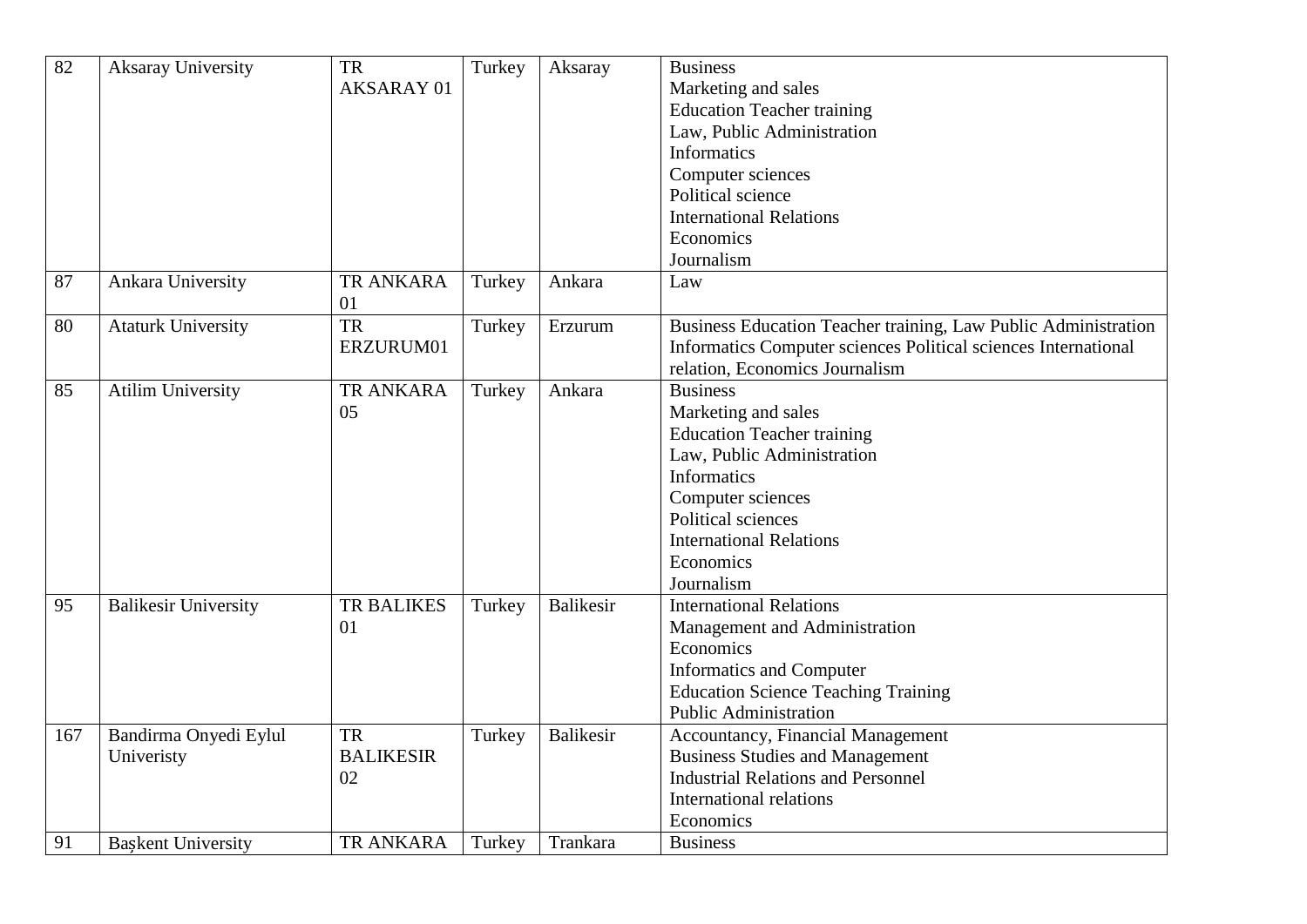|    |                                                                                                        | 06                             |        |                | <b>Education Teacher training</b><br>Law, Public Administration<br><b>Informatics</b><br>Computer sciences<br>Political sciences<br><b>International Relations</b>                                                                                  |
|----|--------------------------------------------------------------------------------------------------------|--------------------------------|--------|----------------|-----------------------------------------------------------------------------------------------------------------------------------------------------------------------------------------------------------------------------------------------------|
| 89 | <b>Bayburt University</b>                                                                              | <b>TR</b><br><b>BAYBURT 01</b> | Turkey | <b>Bayburt</b> | Economics<br><b>Business</b><br>Marketing and sales<br><b>Education Teacher training</b><br>Law, Public Administration<br><b>Informatics</b><br>Computer sciences<br>Political science<br><b>International Relations</b><br>Economics<br>Journalism |
| 93 | <b>Beykent University</b>                                                                              | <b>TR ISTANBU</b><br>09        | Turkey | Istanbul       | <b>Business</b><br>Law<br><b>Informatics</b><br>Computer sciences<br><b>International Relations</b><br>Economics                                                                                                                                    |
| 92 | <b>Bingöl University</b>                                                                               | TR BINGOL<br>01                | Turkey | <b>Bingol</b>  | <b>Business</b><br>Marketing and Sales<br>Economics                                                                                                                                                                                                 |
| 90 | <b>Bitlis Eren University</b>                                                                          | TR BITLIS 01                   | Turkey | <b>Bitlis</b>  | <b>Business</b><br>Marketing and Sales<br>Economics                                                                                                                                                                                                 |
| 94 | <b>Bülent Ecevit University</b><br>(BEU)<br>Faculty of Economics and<br><b>Administrative Sciences</b> | <b>TR</b><br>ZONGULD 01        | Turkey | Zonguldak      | <b>Business</b><br>Marketing and sales<br><b>Education Teacher training</b><br>Law, Public Administration<br><b>Informatics</b><br>Computer sciences<br>Political science<br><b>International Relations</b>                                         |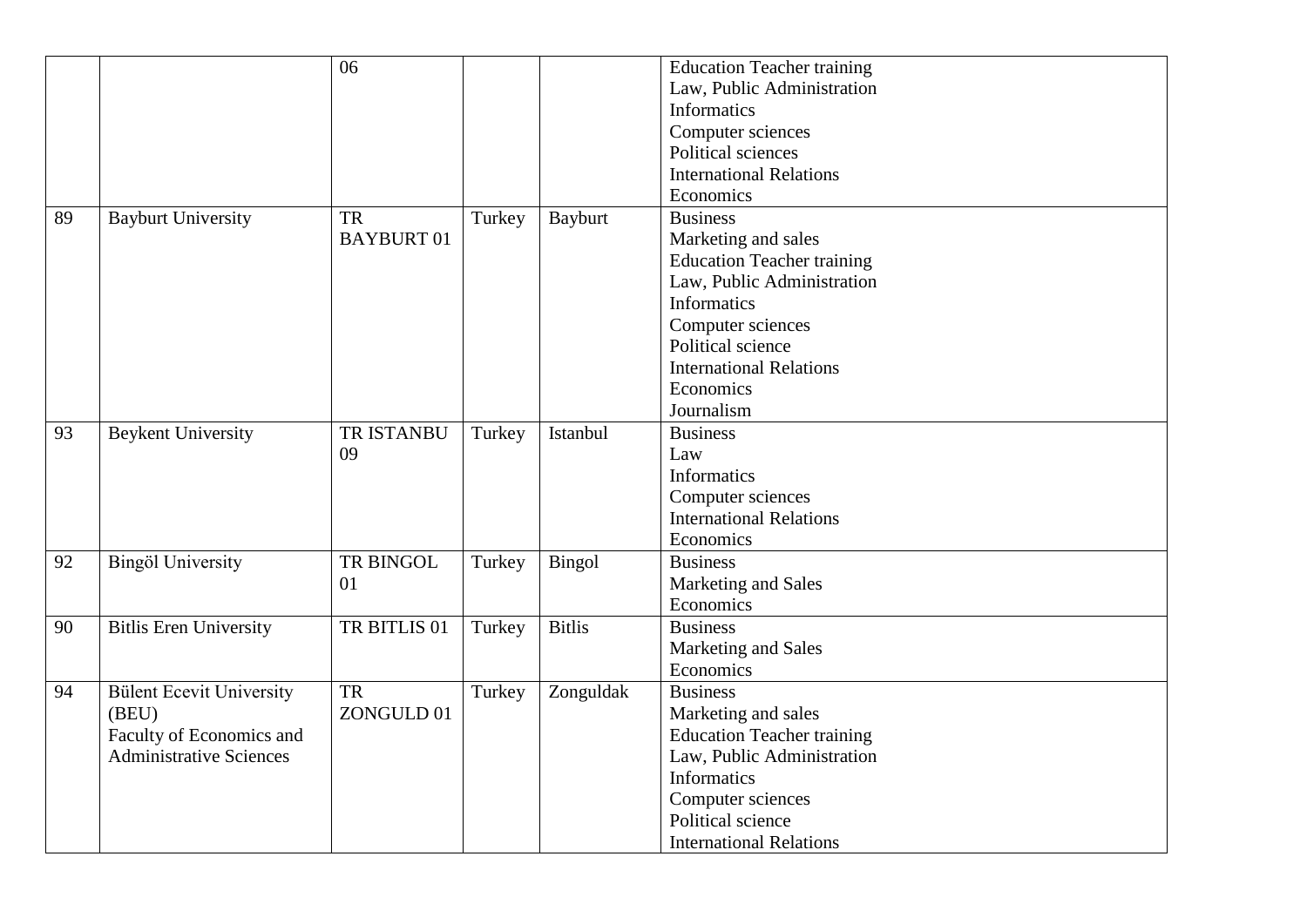|     |                              |             |        |          | Economics                                            |
|-----|------------------------------|-------------|--------|----------|------------------------------------------------------|
|     |                              |             |        |          | Journalism                                           |
| 98  | Cag University               | TR MERSIN   | Turkey | Mersin   | <b>Business</b>                                      |
|     |                              | 02          |        |          | Marketing and sales                                  |
|     |                              |             |        |          | <b>Education Teacher training</b>                    |
|     |                              |             |        |          | Law, Public Administration                           |
|     |                              |             |        |          | <b>Informatics</b>                                   |
|     |                              |             |        |          | Computer sciences                                    |
|     |                              |             |        |          | Political science                                    |
|     |                              |             |        |          | <b>International Relations</b>                       |
|     |                              |             |        |          | Economics                                            |
|     |                              |             |        |          | Journalism                                           |
| 97  | <b>Çukurova University</b>   | TR ADANA    | Turkey | Adana    | <b>Business</b>                                      |
|     |                              | 01          |        |          | Marketing and sales                                  |
|     |                              |             |        |          | <b>Education Teacher training</b>                    |
|     |                              |             |        |          | Law, Public Administration                           |
|     |                              |             |        |          | <b>Informatics</b>                                   |
|     |                              |             |        |          | Computer sciences                                    |
|     |                              |             |        |          | Political science                                    |
|     |                              |             |        |          | <b>International Relations</b>                       |
|     |                              |             |        |          | Economics                                            |
|     |                              |             |        |          | Journalism                                           |
| 96  | <b>Cumhuriyet University</b> | TR SIVAS 01 | Turkey | Sivas    | <b>Business &amp; Management Studies</b>             |
| 99  | Doğuş Üniversitesi           | TR ISTANBU  | Turkey | Istanbul | Economics                                            |
|     |                              | 12          |        |          | <b>Business</b>                                      |
|     |                              |             |        |          | <b>International Relations and Political Science</b> |
|     |                              |             |        |          | <b>Informatiques Computer Science</b>                |
| 100 | Dokuz Eylül Univeristy       | TR IZMIR 01 | Turkey | Trizmir  | <b>Business</b>                                      |
|     |                              |             |        |          | Marketing and sales                                  |
|     |                              |             |        |          | <b>Education Teacher training</b>                    |
|     |                              |             |        |          | Law, Public Administration                           |
|     |                              |             |        |          | Informatics                                          |
|     |                              |             |        |          | Computer sciences                                    |
|     |                              |             |        |          | Political science                                    |
|     |                              |             |        |          | <b>International Relations</b>                       |
|     |                              |             |        |          | Economics                                            |
|     |                              |             |        |          | Journalism                                           |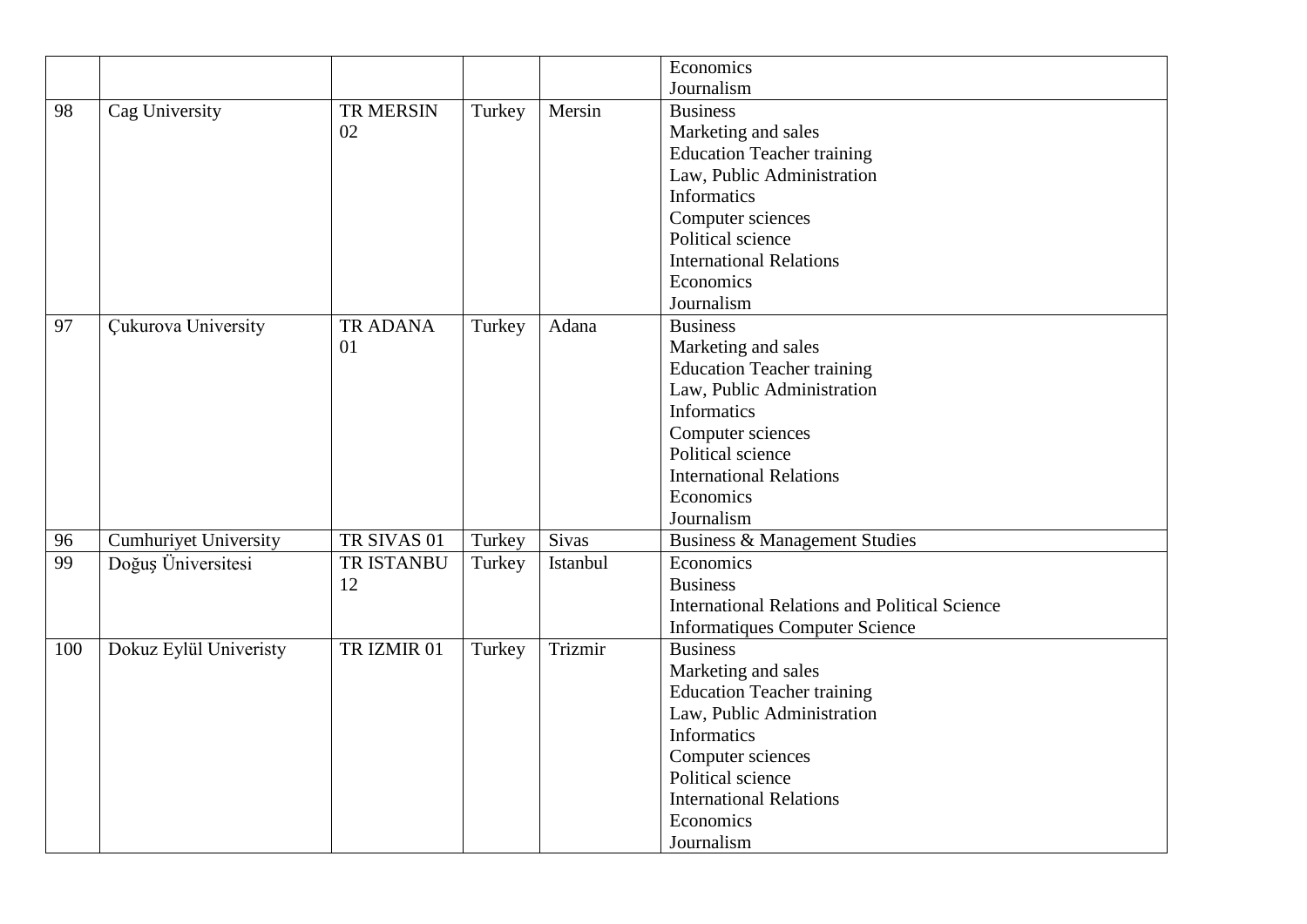| 101 | <b>Dumlupinar University</b> | TR             | Turkey | Kütahya  | <b>Business</b>                    |
|-----|------------------------------|----------------|--------|----------|------------------------------------|
|     |                              | <b>KUTAHYA</b> |        |          | Marketing and sales                |
|     |                              | 01             |        |          | <b>Education Teacher training</b>  |
|     |                              |                |        |          | Law, Public Administration         |
|     |                              |                |        |          | <b>Informatics</b>                 |
|     |                              |                |        |          |                                    |
|     |                              |                |        |          | Computer sciences                  |
|     |                              |                |        |          | Political science                  |
|     |                              |                |        |          | <b>International Relations</b>     |
|     |                              |                |        |          | Economics                          |
|     |                              |                |        |          | Journalism                         |
|     |                              |                |        |          | Accounting                         |
|     |                              |                |        |          | <b>Financial Management</b>        |
|     |                              |                |        |          | Insurance                          |
|     |                              |                |        |          | <b>Risk Management</b>             |
| 102 | <b>Erzincan University</b>   | TR ERZINCA     | Turkey | Erzincan | <b>Business</b>                    |
|     |                              | 01             |        |          | Marketing and sales                |
|     |                              |                |        |          | <b>Education Teacher training</b>  |
|     |                              |                |        |          | Law, Public Administration         |
|     |                              |                |        |          | <b>Informatics</b>                 |
|     |                              |                |        |          | Computer sciences                  |
|     |                              |                |        |          | Political science                  |
|     |                              |                |        |          | <b>International Relations</b>     |
|     |                              |                |        |          | Economics                          |
|     |                              |                |        |          | Journalism                         |
| 103 | <b>Firat University</b>      | TR ELAZIG      | Turkey | Elazig   | <b>Business</b>                    |
|     |                              | 01             |        |          | Marketing and sales                |
|     |                              |                |        |          | <b>Education Teacher training</b>  |
|     |                              |                |        |          | Law, Public Administration         |
|     |                              |                |        |          | <b>Informatics</b>                 |
|     |                              |                |        |          | Computer sciences                  |
|     |                              |                |        |          | Political science                  |
|     |                              |                |        |          | <b>International Relations</b>     |
|     |                              |                |        |          | Economics                          |
|     |                              |                |        |          |                                    |
|     |                              |                |        |          | Journalism                         |
| 105 | Gebze Institute of           | TR KOCAELI     | Turkey | Kocaeli  | <b>Business and Administration</b> |
|     | Technology                   | 01             |        |          |                                    |
| 106 | Giresun University           | TR GIRESUN     | Turkey | Giresun  | <b>Business</b>                    |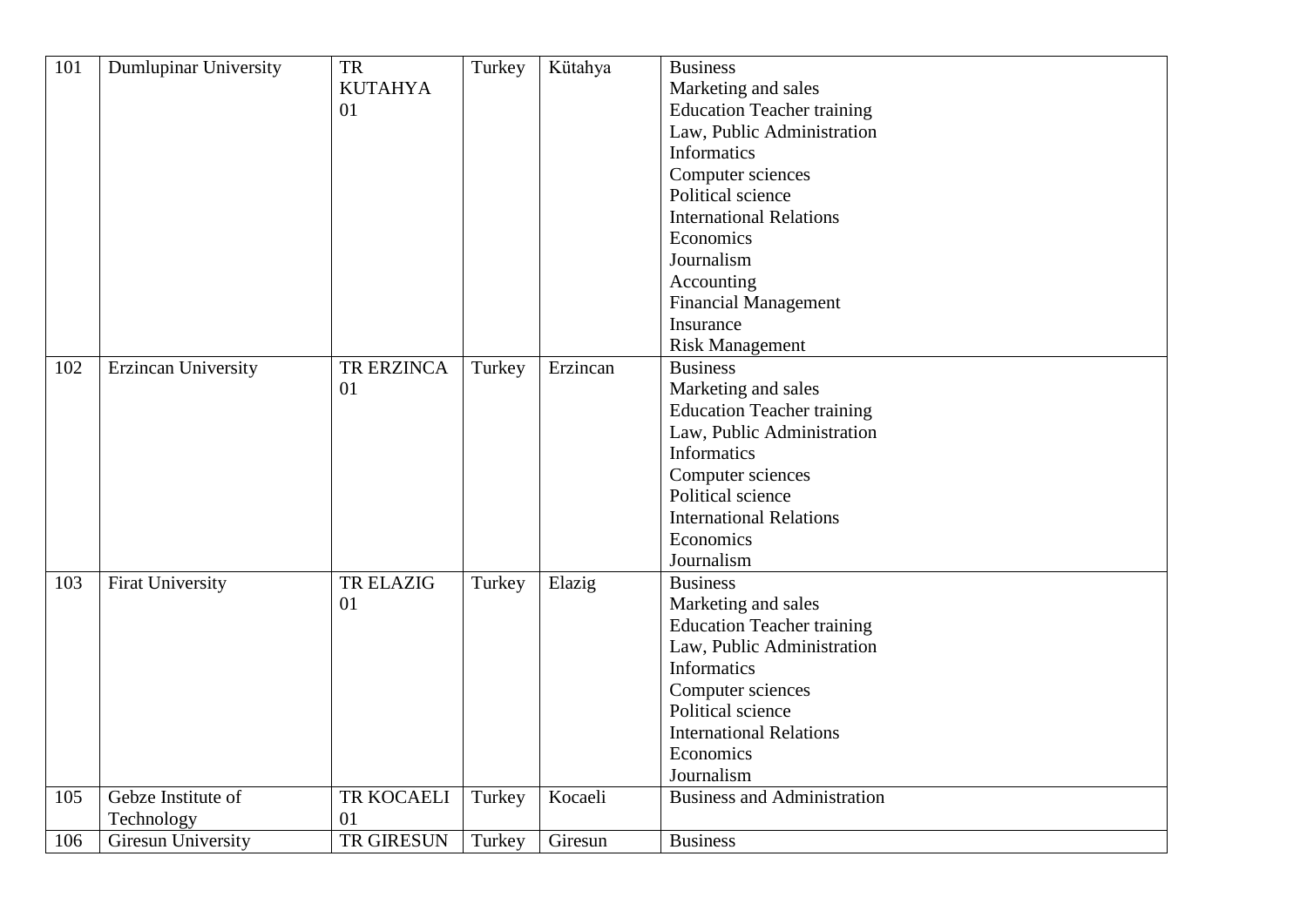|     |                           | 01                |        |           | <b>Education Teacher training</b> |
|-----|---------------------------|-------------------|--------|-----------|-----------------------------------|
|     |                           |                   |        |           | <b>Informatics</b>                |
|     |                           |                   |        |           | Computer sciences                 |
|     |                           |                   |        |           | Political science                 |
|     |                           |                   |        |           | <b>International Relations</b>    |
|     |                           |                   |        |           | Economics                         |
|     |                           |                   |        |           |                                   |
| 104 | Gümüşhane Üniversitesi    | <b>TR</b>         | Turkey | Gumusha   | <b>Business</b>                   |
|     |                           | <b>GUMUSHA</b>    |        |           | Marketing and sales               |
|     |                           | 01                |        |           | <b>Education Teacher training</b> |
|     |                           |                   |        |           | <b>Public Administration</b>      |
|     |                           |                   |        |           | <b>Informatics</b>                |
|     |                           |                   |        |           | Computer sciences                 |
|     |                           |                   |        |           | Political science                 |
|     |                           |                   |        |           | <b>International Relations</b>    |
|     |                           |                   |        |           | Economics                         |
|     |                           |                   |        |           | Journalism                        |
| 107 | Hakkari University        | TR HAKKARI        | Turkey | Hakkari   |                                   |
|     |                           | 01                |        |           |                                   |
| 109 | Harran University         | <b>TR SANLIUR</b> | Turkey | Sanliur   | <b>Business</b>                   |
|     |                           | 01                |        |           | Education                         |
|     |                           |                   |        |           | <b>Teacher Training</b>           |
|     |                           |                   |        |           | <b>Public Administration</b>      |
|     |                           |                   |        |           | <b>Computer Sciences</b>          |
|     |                           |                   |        |           | Economics                         |
| 110 | Hasan Kalyoncu            |                   | Turkey | Gaziantep | Business & Management Studies     |
| 108 | Hasan Kalyoncu Üniversity | <b>TR GAZIANT</b> | Turkey | Gazantep  | <b>Business</b>                   |
|     |                           | 03                |        |           | Marketing and sales               |
|     |                           |                   |        |           | <b>Education Teacher training</b> |
|     |                           |                   |        |           | Law, Public Administration        |
|     |                           |                   |        |           | <b>Informatics</b>                |
|     |                           |                   |        |           | Computer sciences                 |
|     |                           |                   |        |           | Political science                 |
|     |                           |                   |        |           | <b>International Relations</b>    |
|     |                           |                   |        |           | Economics                         |
|     |                           |                   |        |           | Journalism                        |
| 168 | <b>Hitit University</b>   | TR CORUM          | Turkey | Corum     | Economics                         |
|     |                           | 01                |        |           | <b>Logistic Management</b>        |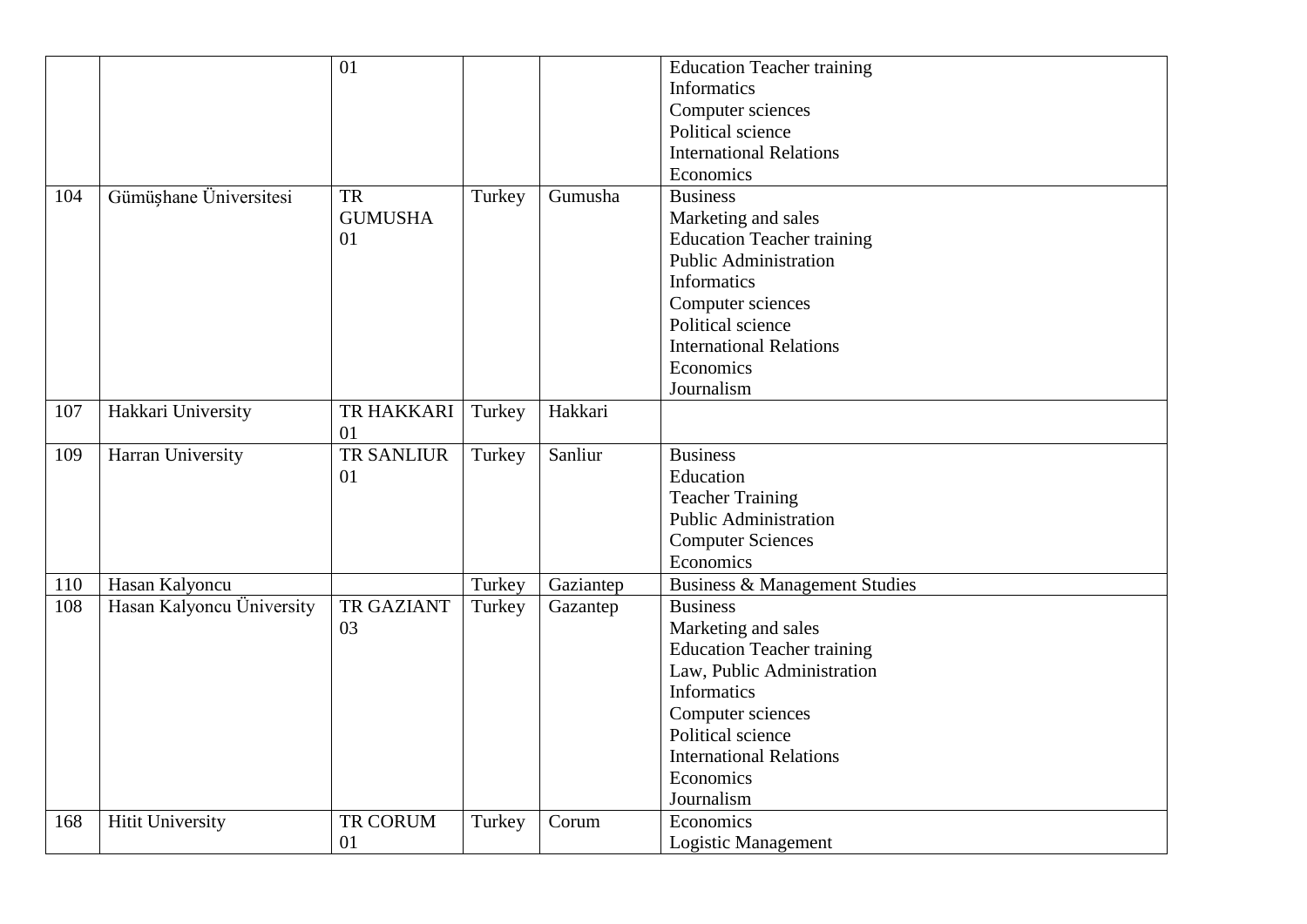|     |                                     |                   |        |          | <b>Public Administration</b>                          |
|-----|-------------------------------------|-------------------|--------|----------|-------------------------------------------------------|
|     |                                     |                   |        |          | <b>Banking and Finance</b>                            |
| 169 | Igdir University                    | TR IGDIR 01       | Turkey | Igdir    | Political sciences and civics                         |
|     |                                     |                   |        |          | <b>Public Administration</b>                          |
|     |                                     |                   |        |          | Economics                                             |
|     |                                     |                   |        |          | <b>Business administration</b>                        |
| 118 | <b>Istanbul Arel University</b>     | <b>TR ISTANBU</b> | Turkey | Istanbul | Social and Behavioral Sciences                        |
|     |                                     | 29                |        |          | Journalism and Information                            |
| 114 | Istanbul Aydin University           | <b>TR ISTANBU</b> | Turkey | Istanbul | <b>International relations</b>                        |
|     |                                     | 25                |        |          |                                                       |
| 112 | Istanbul Bilgi University           | <b>TR ISTANBU</b> | Turkey | Istanbul | <b>Business</b>                                       |
|     |                                     | 11                |        |          | Marketing and sales                                   |
|     |                                     |                   |        |          | <b>Education Teacher training</b>                     |
|     |                                     |                   |        |          | Law, Public Administration                            |
|     |                                     |                   |        |          | <b>Informatics</b>                                    |
|     |                                     |                   |        |          | Computer sciences                                     |
|     |                                     |                   |        |          | Political sciences                                    |
|     |                                     |                   |        |          | <b>International Relations</b>                        |
|     |                                     |                   |        |          | Economics                                             |
|     |                                     |                   |        |          | Journalism                                            |
| 119 | <b>Istanbul Commerce</b>            | TR ISTANBU        | Turkey | Istanbul | <b>International relations</b>                        |
|     | University                          | 10                |        |          | <b>Business and Administration</b>                    |
|     |                                     |                   |        |          |                                                       |
| 170 | <b>Istanbul Esenyurt University</b> | <b>TR ISTANBU</b> | Turkey | Istanbul | Journalism                                            |
|     |                                     | 50                |        |          | <b>International Relations and Political Sciences</b> |
| 113 | <b>Istanbul Gedik University</b>    | TR ISTANBU        | Turkey | Istanbul | Political sciences                                    |
|     |                                     | 42                |        |          | <b>International relations</b>                        |
|     |                                     |                   |        |          | Economics                                             |
| 111 | <b>Istanbul Gelisim University</b>  | TR ISTANBU        | Turkey | Istanbul | <b>Business</b>                                       |
|     |                                     | 32                |        |          | Marketing and sales                                   |
|     |                                     |                   |        |          | <b>Education Teacher training</b>                     |
|     |                                     |                   |        |          | Law, Public Administration                            |
|     |                                     |                   |        |          | <b>Informatics</b>                                    |
|     |                                     |                   |        |          | Computer sciences                                     |
|     |                                     |                   |        |          | Political science                                     |
|     |                                     |                   |        |          | <b>International Relations</b>                        |
|     |                                     |                   |        |          | Economics                                             |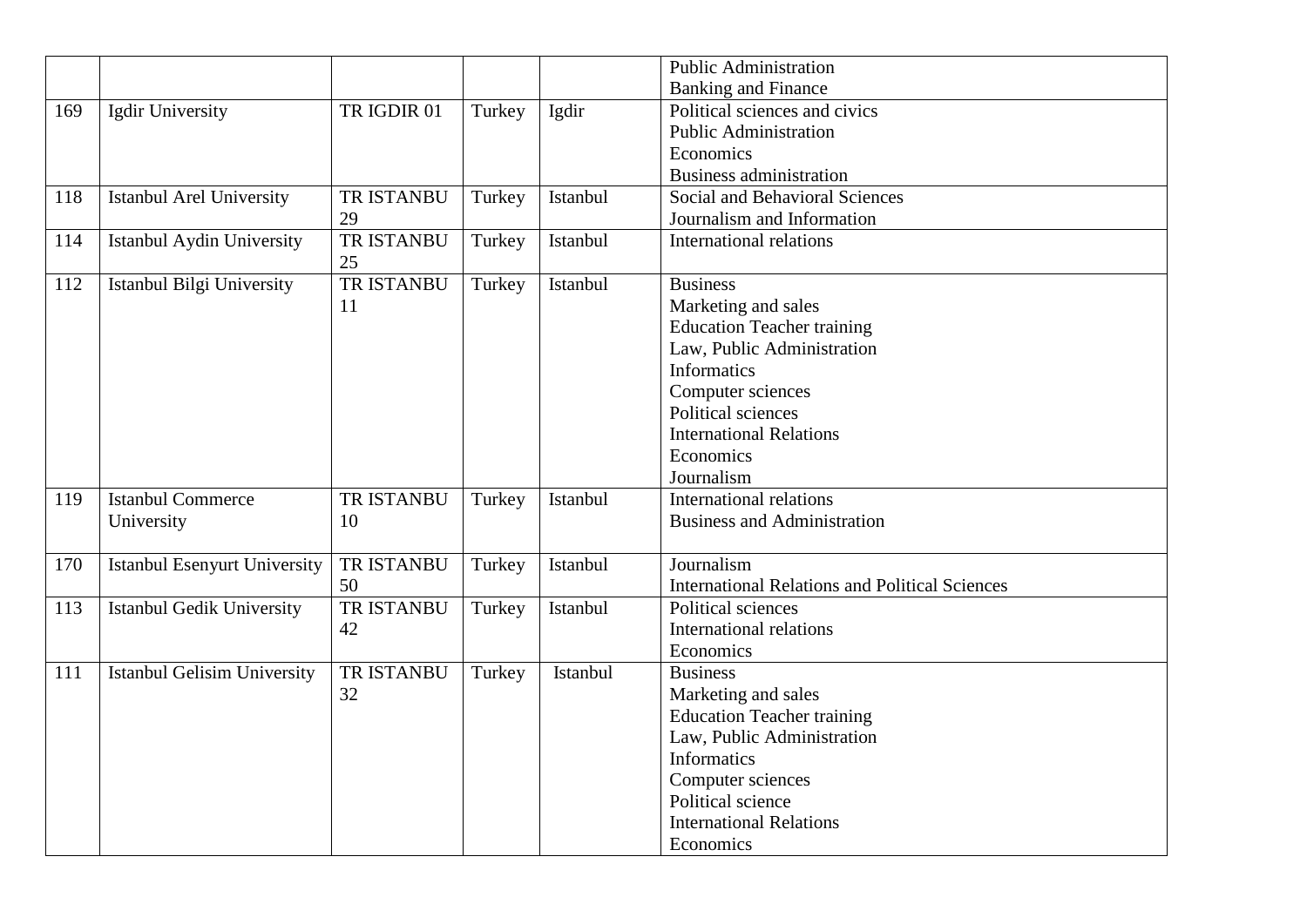|     |                                          |                         |        |                            | Journalism                                                                                                                                                                                                                                           |
|-----|------------------------------------------|-------------------------|--------|----------------------------|------------------------------------------------------------------------------------------------------------------------------------------------------------------------------------------------------------------------------------------------------|
| 171 | Istanbul Medeniyet<br>University         | <b>TR ISTANBU</b><br>48 | Turkey | Istanbul                   | Economics                                                                                                                                                                                                                                            |
| 173 | Istanbul Rumeli University               | TR ISTANBU<br>62        | Turkey | Istanbul                   | Psychology                                                                                                                                                                                                                                           |
| 174 | Istanbul Sabahattin Zaim<br>University   | <b>TR ISTANBU</b><br>41 | Turkey | Istanbul                   | <b>Business</b><br>Management and administration<br><b>Education</b> science<br>Law<br>Psychology<br>Security services<br>Finance, banking and insurance<br>Informatics and Communication Technologies<br>Political sciences and civics<br>Economics |
| 172 | <b>Istinye University</b>                | <b>TR ISTANBU</b><br>61 | Turkey | Istanbul                   | Business, administration and law<br>Management and administration<br>Psychology<br>Informatics and Communication Technologies<br>Political sciences and civics<br>Economics                                                                          |
| 117 | İzmir Katip Çelebi<br>University         | TR IZMIR 08             | Turkey | <i><u><b>Izmir</b></u></i> | <b>Business</b><br>Marketing and sales<br><b>Education Teacher training</b><br>Law, Public Administration<br>Informatics<br>Computer sciences<br>Political sciences<br><b>International Relations</b><br>Economics<br>Journalism                     |
| 116 | İzmir University                         | TR IZMIR 06             | Turkey | İzmir                      | Arts and humanities<br>Social sciences,<br>journalism and information<br>Business,<br>administration and law                                                                                                                                         |
| 115 | <i><u><b>Izmir University of</b></u></i> | TR IZMIR 04             | Turkey | <i>izmir</i>               | Informatics                                                                                                                                                                                                                                          |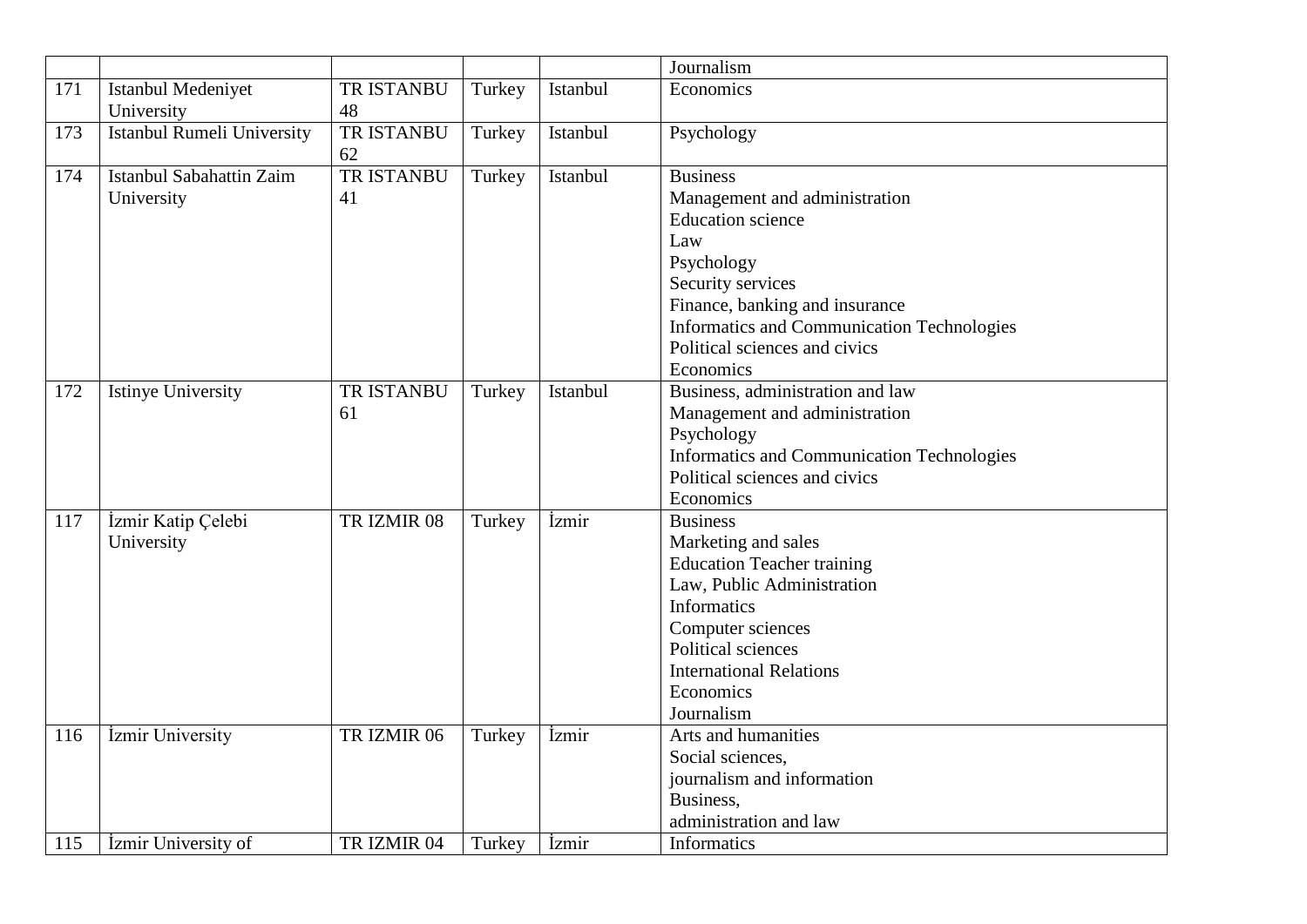|     | Economics                |                   |        |                | <b>Computer Sciences</b>                          |
|-----|--------------------------|-------------------|--------|----------------|---------------------------------------------------|
|     |                          |                   |        |                | Marketing and Advertising                         |
|     |                          |                   |        |                | <b>Political Sciences and Civics</b>              |
|     |                          |                   |        |                | Economics                                         |
|     |                          |                   |        |                | Journalism                                        |
| 121 | Kadir Has University     | <b>TR ISTANBU</b> | Turkey | Istanbul       | <b>Business</b>                                   |
|     |                          | 16                |        |                | Marketing and sales                               |
|     |                          |                   |        |                | <b>Education Teacher training</b>                 |
|     |                          |                   |        |                | Law, Public Administration                        |
|     |                          |                   |        |                | <b>Informatics</b>                                |
|     |                          |                   |        |                |                                                   |
|     |                          |                   |        |                | Computer sciences                                 |
|     |                          |                   |        |                | Political sciences                                |
|     |                          |                   |        |                | <b>International Relations</b>                    |
|     |                          |                   |        |                | Economics                                         |
|     |                          |                   |        |                | Journalism                                        |
| 120 | Kafkas University        | TR KARS 01        | Turkey | Kars           | <b>Business</b>                                   |
|     |                          |                   |        |                | Marketing and sales                               |
|     |                          |                   |        |                | <b>Education Teacher training</b>                 |
|     |                          |                   |        |                | Law, Public Administration                        |
|     |                          |                   |        |                | <b>Informatics</b>                                |
|     |                          |                   |        |                | Computer sciences                                 |
|     |                          |                   |        |                | Political sciences                                |
|     |                          |                   |        |                | <b>International Relations</b>                    |
|     |                          |                   |        |                | Economics                                         |
|     |                          |                   |        |                | Journalism                                        |
| 122 | Kahramanmaras Sutcu      | <b>TR</b>         | Turkey | Kahramanma     | <b>Business</b>                                   |
|     | Imam University          | <b>KAHRAMA</b>    |        | ras            | Marketing and sales                               |
|     |                          | 01                |        |                | <b>Education Teacher training</b>                 |
|     |                          |                   |        |                | Law, Public Administration                        |
|     |                          |                   |        |                | <b>Informatics</b>                                |
|     |                          |                   |        |                | Computer sciences                                 |
|     |                          |                   |        |                | Political sciences                                |
|     |                          |                   |        |                | <b>International Relations</b>                    |
|     |                          |                   |        |                | Economics                                         |
| 175 | Kara Kuvvetleri Astsubay | <b>TR BALIKES</b> | Turkey | <b>Balikes</b> | Law                                               |
|     | Meslek Yuksek Okulu      | 02                |        |                | Business and administration                       |
|     |                          |                   |        |                | <b>Informatics and Communication Technologies</b> |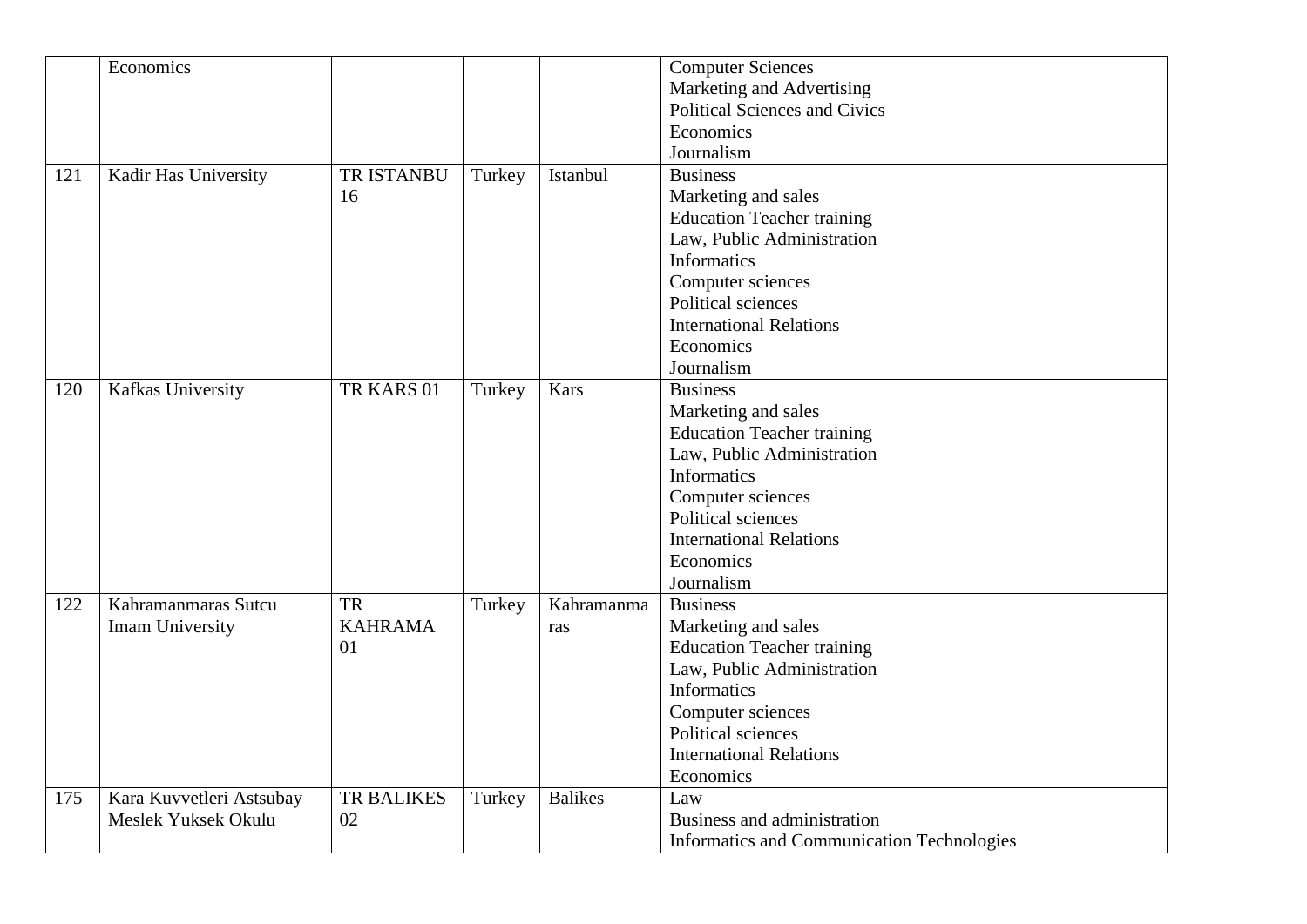| 127<br>124 | Karabük University<br>Kastamonu Üniversitesi  | <b>TR</b><br><b>KARABUK</b><br>01<br><b>TR</b><br><b>KASTAMO</b><br>01 | Turkey<br>Turkey | Karabük<br>Kastamonu    | <b>Business</b><br>Marketing and sales<br><b>Public Administration</b><br><b>Informatics</b><br>Computer sciences<br>Political sciences<br><b>International Relations</b><br>Economics<br><b>Business</b><br><b>Education Teacher training</b><br><b>Informatics</b>  |
|------------|-----------------------------------------------|------------------------------------------------------------------------|------------------|-------------------------|-----------------------------------------------------------------------------------------------------------------------------------------------------------------------------------------------------------------------------------------------------------------------|
|            |                                               |                                                                        |                  |                         | Computer sciences<br>Economics<br>Journalism                                                                                                                                                                                                                          |
| 176        | Kavram College of Higher<br>Education         | <b>TR ISTANBU</b><br>30                                                | Turkey           | Istanbul                | Business, administration and law<br>Management and administration<br><b>Education</b> science<br>Law<br>Psychology<br>Security services<br>Finance, banking and insurance<br>Informatics and Communication Technologies<br>Political sciences and civics<br>Economics |
| 126        | Kilis 7 Aralik University                     | TR KILIS 01                                                            | Turkey           | Kilis                   | <b>Business</b><br><b>Education Teacher training</b><br>Economics<br>Journalism                                                                                                                                                                                       |
| 123        | Kirikkale University<br>Kirklareli University | TR KIRIKKA<br>01<br><b>TR KIRKLAR</b>                                  | Turkey<br>Turkey | Kirikkale<br>Kirklareli | <b>Business</b><br><b>Education Teacher training</b><br>Law, Public Administration<br><b>Informatics</b><br>Computer sciences<br>Political sciences<br><b>International Relations</b>                                                                                 |
| 125        |                                               |                                                                        |                  |                         | <b>Business</b>                                                                                                                                                                                                                                                       |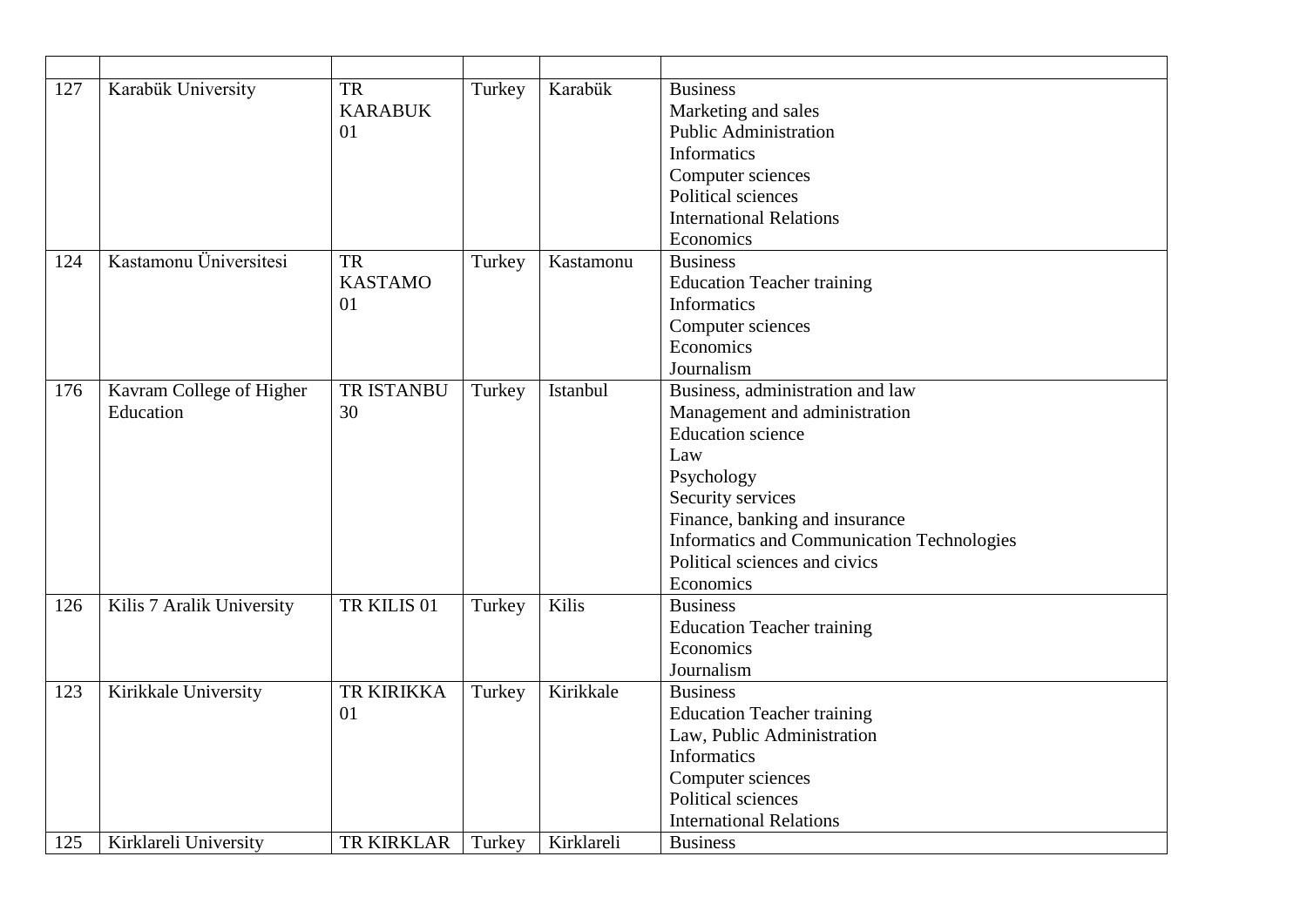|     |                           | 01                     |        |               | Marketing and sales, Public Administration<br><b>Informatics</b><br>Computer sciences<br><b>International Relations</b> |
|-----|---------------------------|------------------------|--------|---------------|-------------------------------------------------------------------------------------------------------------------------|
|     |                           |                        |        |               | Economics                                                                                                               |
|     |                           |                        |        |               | Journalism                                                                                                              |
| 128 | Kocaeli University        | TR KOCAELI<br>02       | Turkey | Kocaeli       | <b>Business</b>                                                                                                         |
| 160 | Manisa Celal Bayar        | $\overline{\text{TR}}$ | Turkey | Manisa        | Management and administration                                                                                           |
|     |                           | MANISA01               |        |               | Security services                                                                                                       |
|     |                           |                        |        |               | Economics                                                                                                               |
|     |                           |                        |        |               | <b>ICT</b>                                                                                                              |
|     |                           |                        |        |               | <b>Education</b> science                                                                                                |
|     |                           |                        |        |               | Business, administration and law                                                                                        |
|     |                           |                        |        |               | Psychology                                                                                                              |
|     |                           |                        |        |               | Political sciences and civics                                                                                           |
| 161 | Marmara University        | <b>TR</b>              | Turkey | Istanbul      | <b>Education Sciences</b>                                                                                               |
|     |                           | ISTANBU05              |        |               | <b>Business Administration</b>                                                                                          |
|     |                           |                        |        |               | Economics                                                                                                               |
| 129 | Mehmet Akif Ersoy         | <b>TR</b>              | Turkey | <b>Burdur</b> | <b>Business</b>                                                                                                         |
|     | University                | BURDUR01               |        |               | <b>Education Teacher training</b>                                                                                       |
|     |                           |                        |        |               | <b>Public Administration</b>                                                                                            |
|     |                           |                        |        |               | <b>Informatics</b>                                                                                                      |
|     |                           |                        |        |               | Computer sciences                                                                                                       |
|     |                           |                        |        |               | <b>International Relations</b>                                                                                          |
|     |                           |                        |        |               | Economics                                                                                                               |
| 132 | Mersin University         | TR MERSIN              | Turkey | Mersin        | <b>Business</b>                                                                                                         |
|     |                           | 01                     |        |               | Education                                                                                                               |
|     |                           |                        |        |               | <b>Teacher Training</b>                                                                                                 |
|     |                           |                        |        |               | <b>Public Administration</b>                                                                                            |
|     |                           |                        |        |               | <b>Political Sciences</b>                                                                                               |
|     |                           |                        |        |               | Economics                                                                                                               |
|     |                           |                        |        |               | Journalism                                                                                                              |
| 133 | Mevlana (Rumi) University | TR KONYA03             | Turkey | Konya         | <b>Business</b>                                                                                                         |
|     |                           |                        |        |               | Marketing and sales                                                                                                     |
|     |                           |                        |        |               | <b>Education Teacher training</b>                                                                                       |
|     |                           |                        |        |               | Law, Public Administration                                                                                              |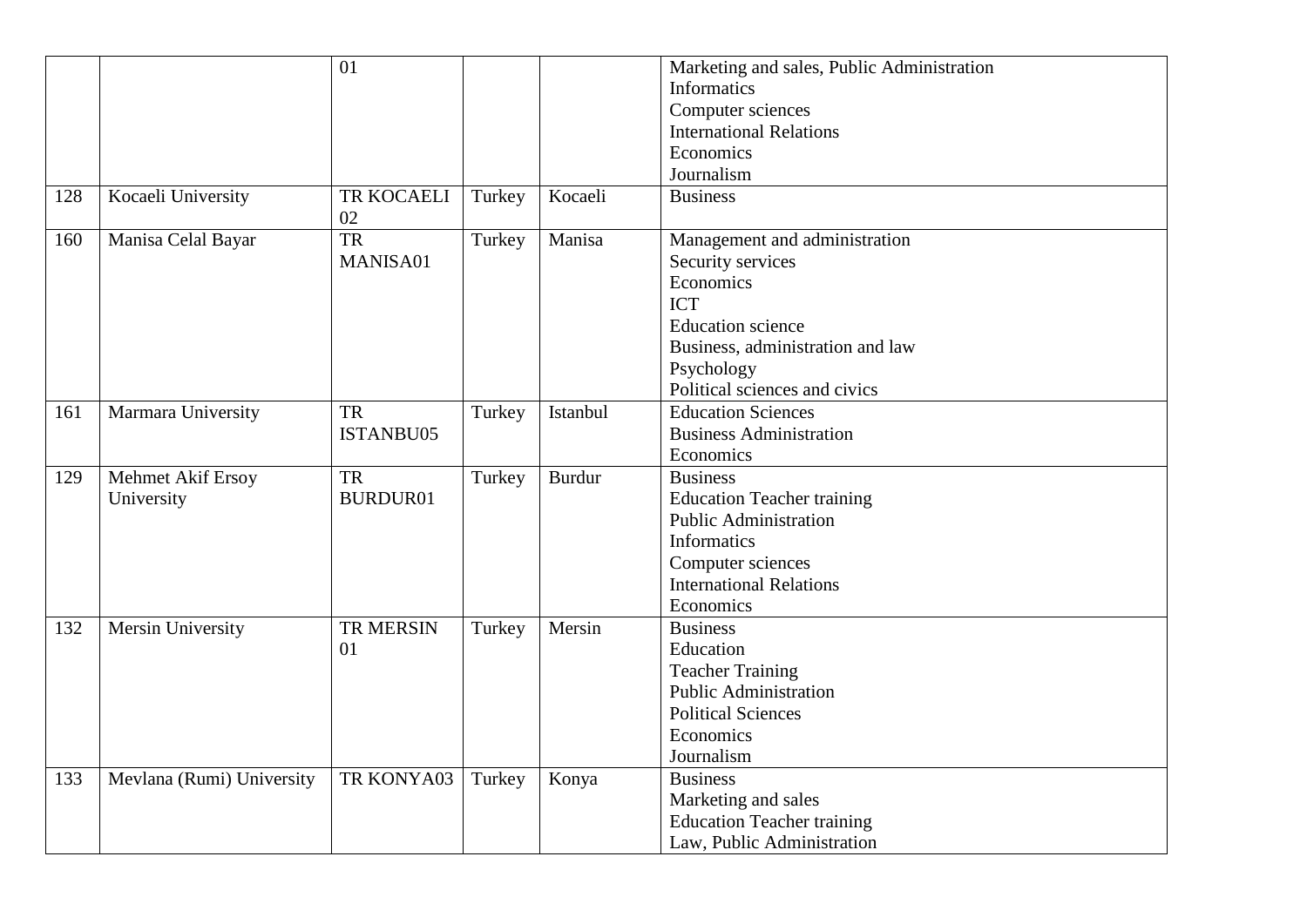|     |                           |            |        |          | Informatics                                                   |
|-----|---------------------------|------------|--------|----------|---------------------------------------------------------------|
|     |                           |            |        |          | Computer sciences                                             |
| 131 | Mugla Sitki Koçman        | TR         | Turkey | Mugla    | <b>Business</b>                                               |
|     | University (MSKU)         | MUGLA01    |        |          | <b>Education Teacher training</b>                             |
|     |                           |            |        |          | <b>Informatics</b>                                            |
|     |                           |            |        |          | Computer sciences                                             |
|     |                           |            |        |          | Political sciences and Civic (International Relations, Public |
|     |                           |            |        |          | Administration)                                               |
|     |                           |            |        |          | Economics                                                     |
| 162 | Munzur University         | TR         | Turkey | Tunceli  | <b>Business</b>                                               |
|     |                           | TUNCELI01  |        |          | Management and administration                                 |
|     |                           |            |        |          | <b>Education</b> science                                      |
|     |                           |            |        |          | Law                                                           |
|     |                           |            |        |          | Psychology                                                    |
|     |                           |            |        |          | Security services                                             |
|     |                           |            |        |          | Finance, banking and insurance                                |
|     |                           |            |        |          | Informatics and Communication Technologies                    |
|     |                           |            |        |          | Political sciences and civics                                 |
|     |                           |            |        |          | Economics                                                     |
| 130 | Mustafa Kemal University  | TR HATAY01 | Turkey | Hatay    | Economics                                                     |
|     |                           |            |        |          | <b>Business Administration</b>                                |
| 134 | Nevsehir Haci Bektas Veli | <b>TR</b>  | Turkey | Nevsehir | <b>Business</b>                                               |
|     | University                | NEVSEHI02  |        |          | Marketing and sales                                           |
|     |                           |            |        |          | <b>Education Teacher training</b>                             |
|     |                           |            |        |          | <b>Public Administration</b>                                  |
|     |                           |            |        |          | Informatics                                                   |
|     |                           |            |        |          | Computer sciences                                             |
|     |                           |            |        |          | <b>International Relations</b>                                |
|     |                           |            |        |          | Economics                                                     |
| 135 | Nigde University          | TR NIGDE01 | Turkey | Nidge    | <b>Business</b>                                               |
|     |                           |            |        |          | Marketing and sales                                           |
|     |                           |            |        |          | <b>Education Teacher training</b>                             |
|     |                           |            |        |          | <b>Public Administration</b>                                  |
|     |                           |            |        |          | Informatics                                                   |
|     |                           |            |        |          | Computer sciences                                             |
|     |                           |            |        |          | Political sciences                                            |
|     |                           |            |        |          | <b>International Relations</b>                                |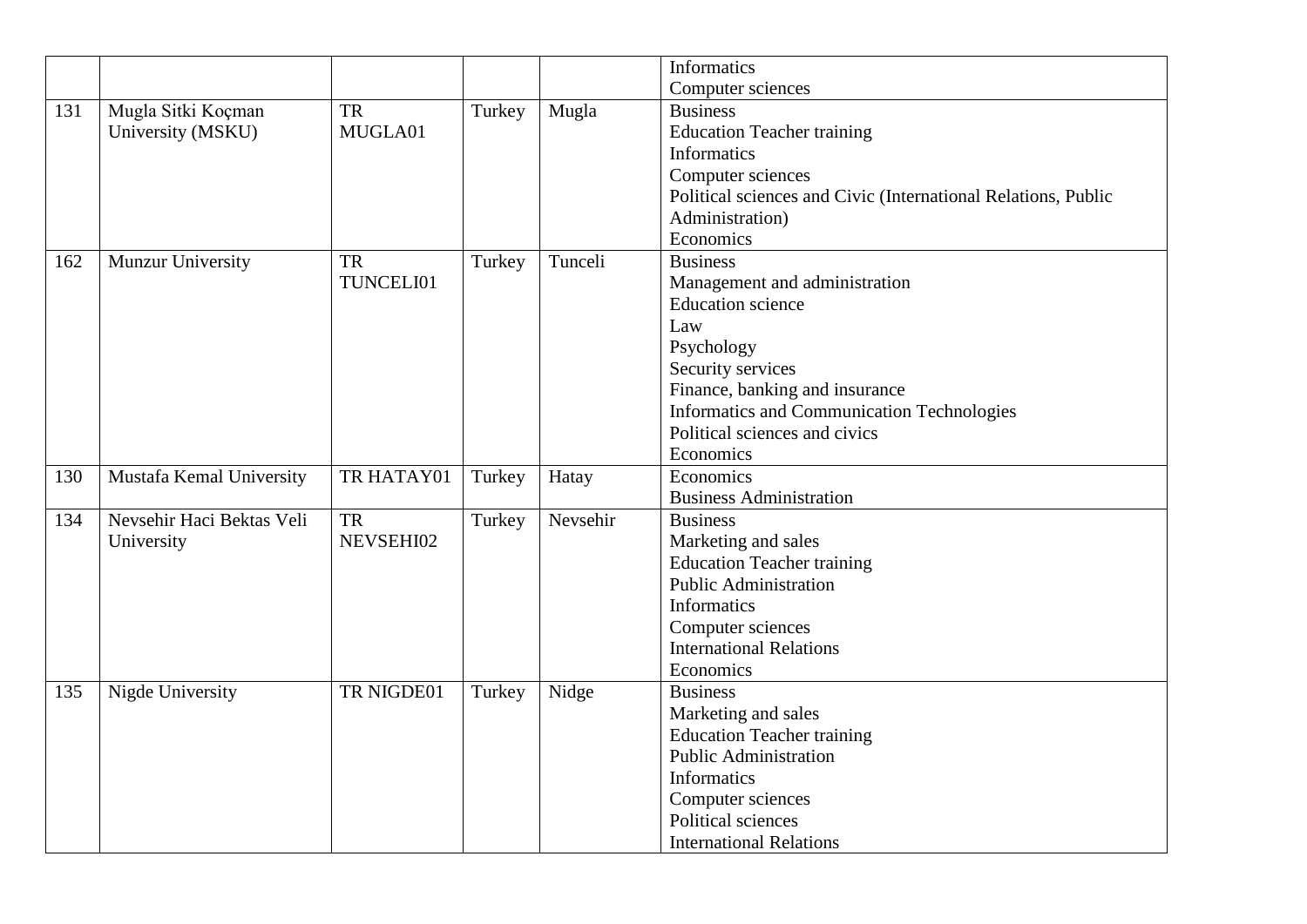|     |                                 |            |        |          | Economics                         |
|-----|---------------------------------|------------|--------|----------|-----------------------------------|
|     |                                 |            |        |          | Journalism                        |
| 137 | Nișantași Üniversitesi          | <b>TR</b>  | Turkey | Istanbul | <b>Business</b>                   |
|     |                                 | ISTANBU45  |        |          | Marketing                         |
|     |                                 |            |        |          | <b>Public Administration</b>      |
|     |                                 |            |        |          | <b>Informatics</b>                |
|     |                                 |            |        |          | Computer sciences                 |
|     |                                 |            |        |          | Political sciences                |
|     |                                 |            |        |          | <b>International Relations</b>    |
|     |                                 |            |        |          | Economics                         |
| 136 | Nuh Naci Yazgan                 | TR KAYSERI | Turkey | Kayseri  | <b>Business</b>                   |
|     | University                      | 03         |        |          | Marketing and sales               |
|     |                                 |            |        |          | <b>Education Teacher training</b> |
|     |                                 |            |        |          | Law, Public Administration        |
|     |                                 |            |        |          | <b>Informatics</b>                |
|     |                                 |            |        |          | Computer sciences                 |
|     |                                 |            |        |          | Political sciences                |
|     |                                 |            |        |          | <b>International Relations</b>    |
|     |                                 |            |        |          | Economics                         |
|     |                                 |            |        |          | Journalism                        |
| 138 | Okan Üniversitesi               | <b>TR</b>  | Turkey | Istanbul | <b>Business</b>                   |
|     |                                 | ISTANBU22  |        |          | Marketing and sales               |
|     |                                 |            |        |          | <b>Education Teacher training</b> |
|     |                                 |            |        |          | Law, Public Administration        |
|     |                                 |            |        |          | Informatics                       |
|     |                                 |            |        |          | Computer sciences                 |
|     |                                 |            |        |          | Political sciences                |
|     |                                 |            |        |          | <b>International Relations</b>    |
|     |                                 |            |        |          | Economics                         |
|     |                                 |            |        |          | Journalism                        |
| 141 | <b>Ondokuz Mayis University</b> | <b>TR</b>  | Turkey | Samsun   | <b>Business</b>                   |
|     |                                 | SAMSUN01   |        |          | Marketing and sales               |
|     |                                 |            |        |          | <b>Education Teacher training</b> |
|     |                                 |            |        |          | Law, Public Administration        |
|     |                                 |            |        |          | Informatics                       |
|     |                                 |            |        |          | Computer sciences                 |
|     |                                 |            |        |          | Political sciences                |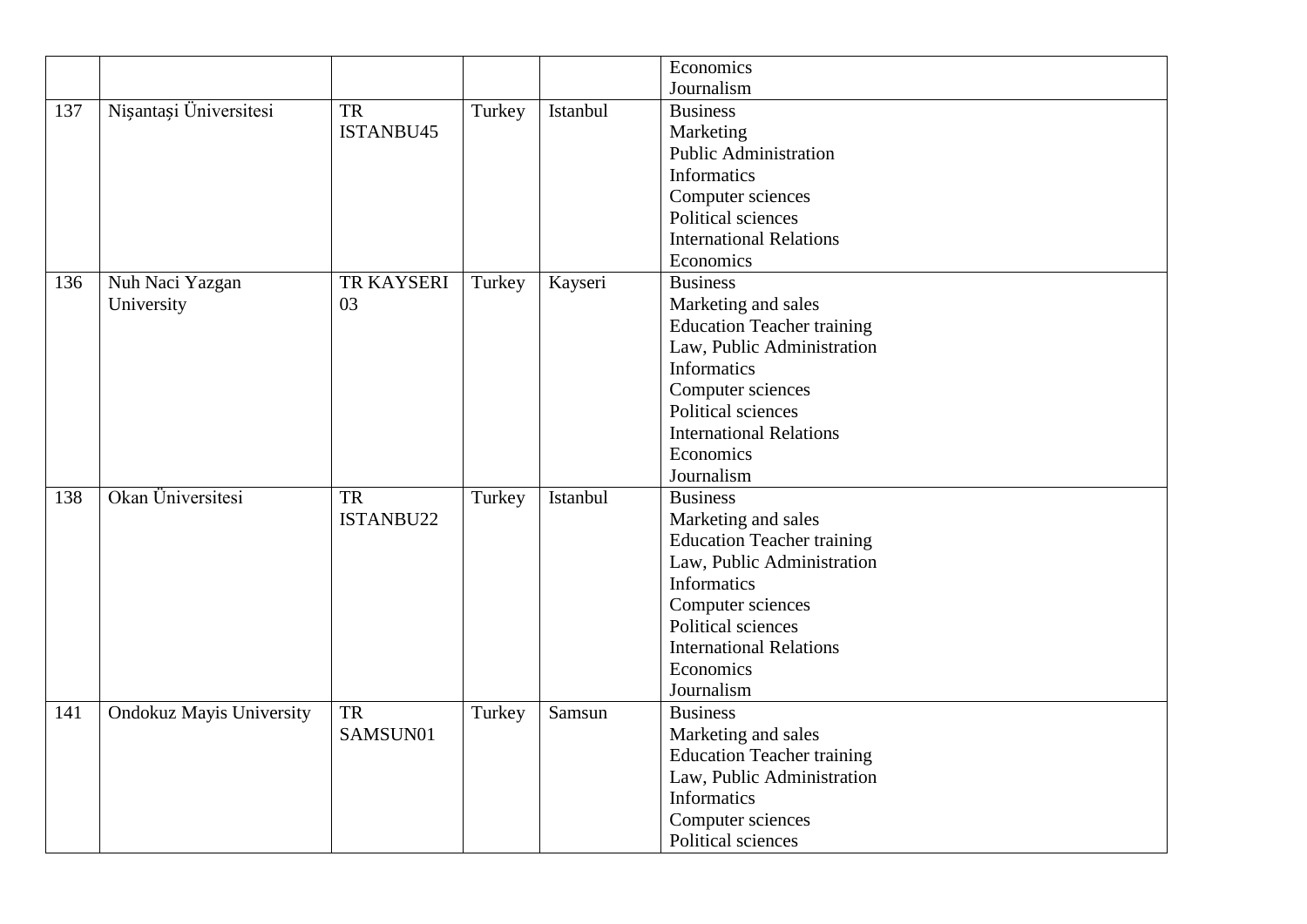|     |                          |            |        |          | <b>International Relations</b>                      |
|-----|--------------------------|------------|--------|----------|-----------------------------------------------------|
|     |                          |            |        |          | Economics                                           |
|     |                          |            |        |          | Journalism                                          |
| 140 | Ordu University          | TR ORDU 01 | Turkey | Ordu     | <b>Business</b>                                     |
|     |                          |            |        |          | Marketing and sales                                 |
|     |                          |            |        |          | <b>Education Teacher training</b>                   |
|     |                          |            |        |          | <b>Public Administration</b>                        |
|     |                          |            |        |          | <b>Informatics</b>                                  |
|     |                          |            |        |          | Computer sciences                                   |
|     |                          |            |        |          | Political sciences                                  |
|     |                          |            |        |          | <b>International Relations</b>                      |
|     |                          |            |        |          | Economics                                           |
|     |                          |            |        |          | Journalism                                          |
| 139 | Osmaniye Korkut Ata      | <b>TR</b>  | Turkey | Osmaniye | <b>Business</b>                                     |
|     | University               | OSMANIY01  |        |          | Marketing and sales                                 |
|     |                          |            |        |          | <b>Education Teacher training</b>                   |
|     |                          |            |        |          | Law, Public Administration                          |
|     |                          |            |        |          | Informatics                                         |
|     |                          |            |        |          | Computer sciences                                   |
|     |                          |            |        |          | Political sciences                                  |
|     |                          |            |        |          | <b>International Relations</b>                      |
|     |                          |            |        |          | Economics                                           |
|     |                          |            |        |          | Journalism                                          |
| 142 | Pamukkale University     | <b>TR</b>  | Turkey | Denizli  | <b>Business</b>                                     |
|     |                          | DENIZLI01  |        |          | Management                                          |
|     |                          |            |        |          | Economics                                           |
| 163 | Piri Reis University     | <b>TR</b>  | Turkey | Istanbul | Economics                                           |
|     |                          | ISTANBU37  |        |          | Marketing and sales management                      |
|     |                          |            |        |          | Business and administration                         |
|     |                          |            |        |          | Political Sciences and civics                       |
| 143 | Plato Meslek Yüksekokulu |            | Turkey | Istanbul | Business & Management Studies                       |
| 144 | Recep Tayyip Erdogan     | TR-RIZE01  | Turkey | Rize     | Economics                                           |
|     | University               |            |        |          |                                                     |
| 146 | Sakarya University       | <b>TR</b>  | Turkey | Sakarya  | <b>Business Studies and Management Sciences</b>     |
|     |                          | SAKARYA01  |        |          |                                                     |
| 147 | <b>Selcuk University</b> | TR KONYA01 | Turkey | Konya    | <b>Political Sciences (International Relations)</b> |
| 145 | Siirt University         | TR SIIRT01 | Turkey | Siirt    | <b>Business</b>                                     |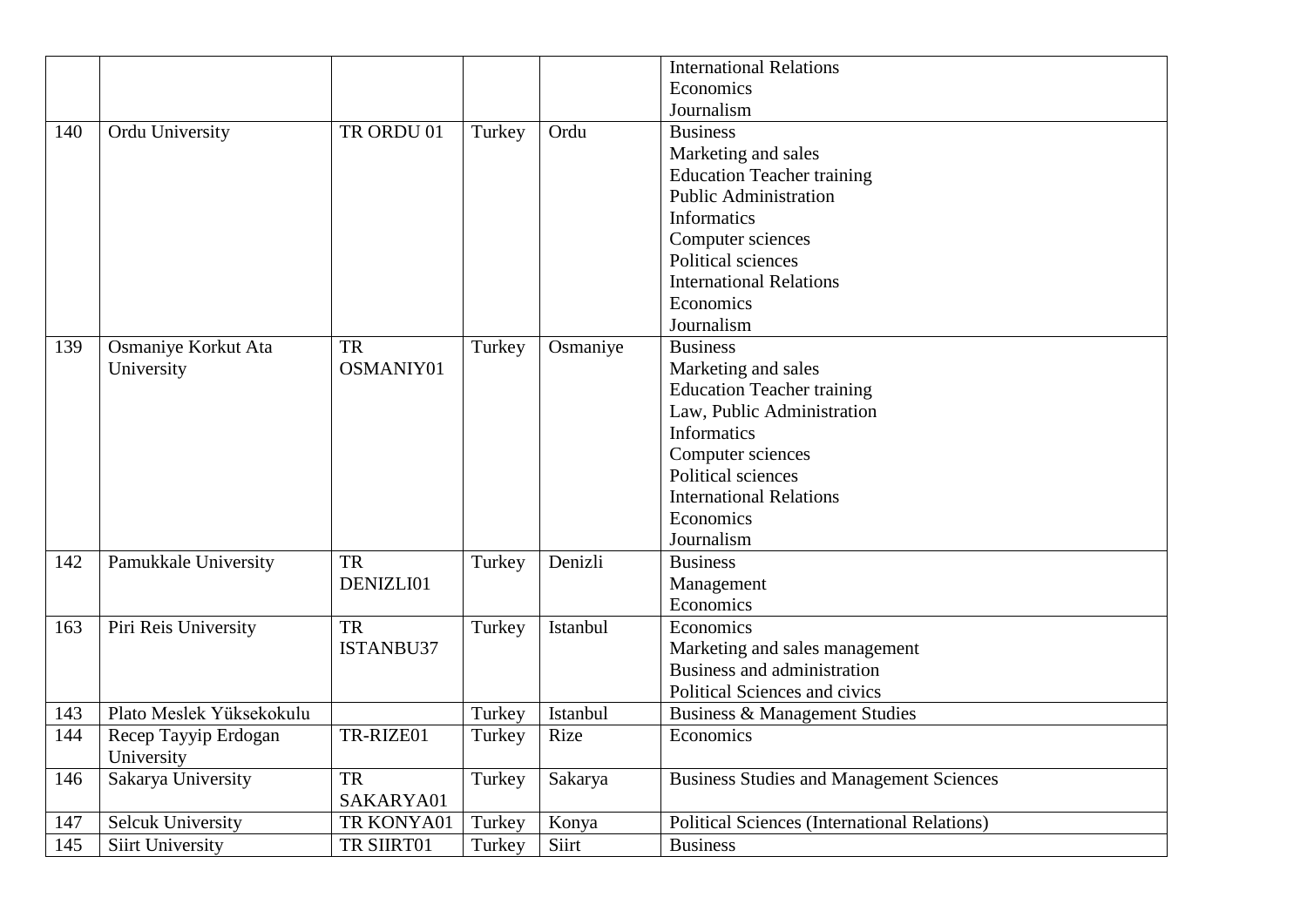|     |                          |            |        |          | Marketing and sales                               |
|-----|--------------------------|------------|--------|----------|---------------------------------------------------|
|     |                          |            |        |          | <b>Education Teacher training</b>                 |
|     |                          |            |        |          | Law, Public Administration                        |
|     |                          |            |        |          | <b>Informatics</b>                                |
|     |                          |            |        |          | Computer sciences                                 |
|     |                          |            |        |          | Political sciences                                |
|     |                          |            |        |          | <b>International Relations</b>                    |
|     |                          |            |        |          | Economics                                         |
|     |                          |            |        |          | Journalism                                        |
| 164 | Sinop University         | TR SINOP01 | Turkey | Sinop    | <b>Business</b>                                   |
|     |                          |            |        |          | Management and administration                     |
|     |                          |            |        |          | <b>Education</b> science                          |
|     |                          |            |        |          | Law                                               |
|     |                          |            |        |          | Psychology                                        |
|     |                          |            |        |          | Security services                                 |
|     |                          |            |        |          | Finance, banking and insurance                    |
|     |                          |            |        |          | Informatics and Communication Technologies        |
|     |                          |            |        |          | Political sciences and civics                     |
|     |                          |            |        |          | Economics                                         |
| 148 | <b>Sirnak University</b> | <b>TR</b>  | Turkey | Sirnak   | <b>Business</b>                                   |
|     |                          | SIRNAK01   |        |          | Economics                                         |
| 149 | Süleyman Şah University  | <b>TR</b>  | Turkey | Istanbul | <b>Business</b>                                   |
|     |                          | ISTANBU47  |        |          | Political sciences                                |
|     |                          |            |        |          | <b>International relations</b>                    |
|     |                          |            |        |          | Economics                                         |
|     |                          |            |        |          | <b>Business</b>                                   |
| 151 | <b>Toros University</b>  | <b>TR</b>  | Turkey | Mersin   |                                                   |
|     |                          | MERSIN04   |        |          | Marketing and sales                               |
|     |                          |            |        |          | <b>Education Teacher training</b>                 |
|     |                          |            |        |          | Law, Public Administration                        |
|     |                          |            |        |          | <b>Informatics</b>                                |
|     |                          |            |        |          | Computer sciences                                 |
|     |                          |            |        |          | Political sciences                                |
|     |                          |            |        |          | <b>International Relations</b>                    |
|     |                          |            |        |          | Economics                                         |
|     |                          |            |        |          | Journalism                                        |
| 150 | Tunceli University       | TR TUNCELI | Turkey | Tunceli  | <b>Information and Communication Technologies</b> |
|     |                          | 01         |        |          | Economics                                         |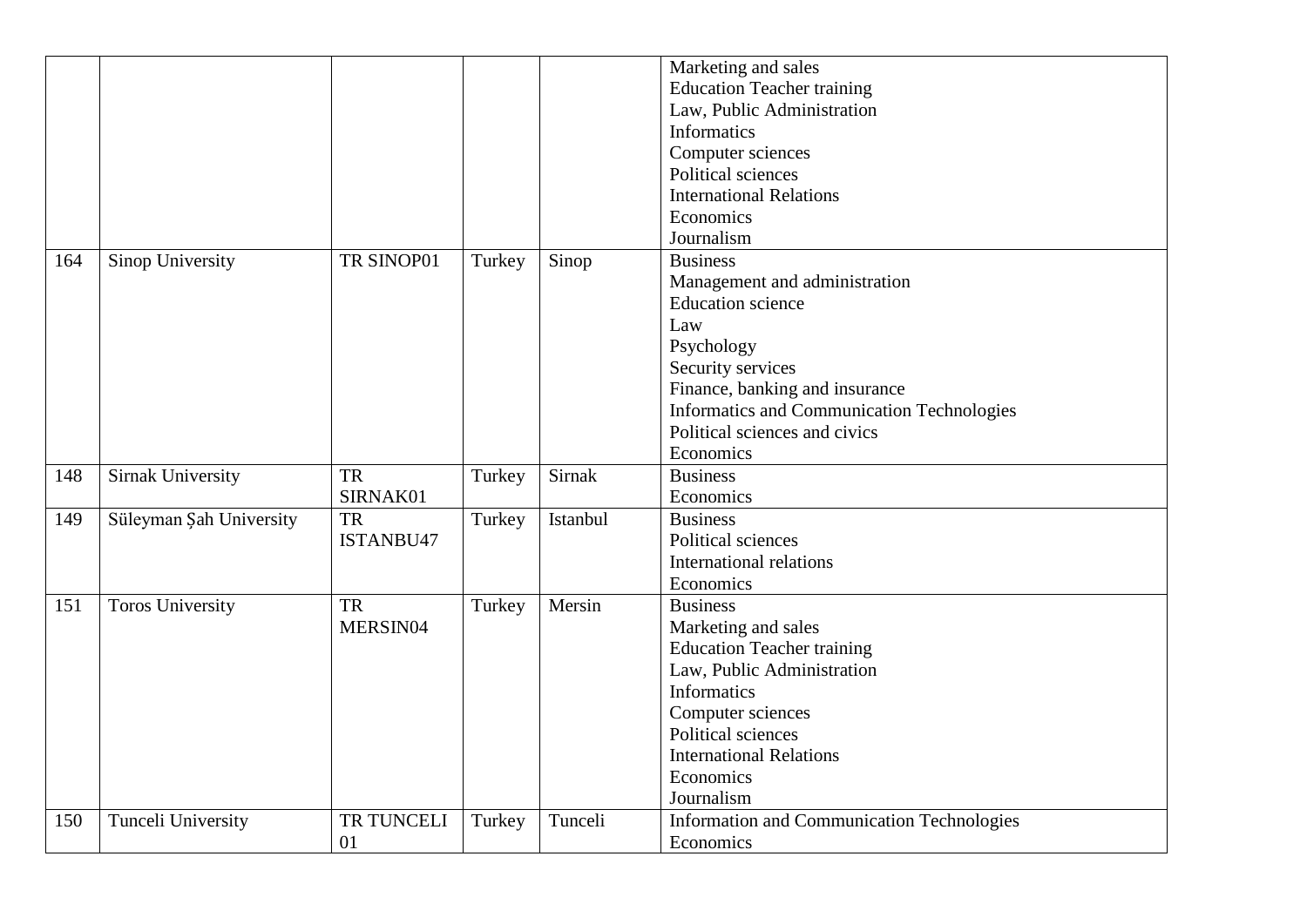|     |                           |             |        |              | Psychology                                 |
|-----|---------------------------|-------------|--------|--------------|--------------------------------------------|
|     |                           |             |        |              | Management and Administration              |
| 165 | <b>Ufuk University</b>    | TR          | Turkey | Ankara       | <b>Business</b>                            |
|     |                           | ANKARA19    |        |              | Management and administration              |
|     |                           |             |        |              | <b>Education</b> science                   |
|     |                           |             |        |              | Law                                        |
|     |                           |             |        |              | Psychology                                 |
|     |                           |             |        |              | Security services                          |
|     |                           |             |        |              | Finance, banking and insurance             |
|     |                           |             |        |              | Informatics and Communication Technologies |
|     |                           |             |        |              | Political sciences and civics              |
|     |                           |             |        |              | Economics                                  |
| 155 | Uludağ University         | TR BURSA01  | Turkey | <b>Bursa</b> | <b>Business Administration</b>             |
|     |                           |             |        |              | <b>International Relations</b>             |
|     |                           |             |        |              | Economics                                  |
|     |                           |             |        |              | <b>Public Administration</b>               |
| 153 | University of             | TR TOKAT 01 | Turkey | Tokat        | <b>Business</b>                            |
|     | Gaziosmanpasa             |             |        |              | Marketing and sales                        |
|     |                           |             |        |              | <b>Education Teacher training</b>          |
|     |                           |             |        |              | <b>Public Administration</b>               |
|     |                           |             |        |              | Informatics                                |
|     |                           |             |        |              | Computer sciences                          |
|     |                           |             |        |              | Political sciences                         |
|     |                           |             |        |              | <b>International Relations</b>             |
|     |                           |             |        |              | Economics                                  |
| 156 | University of Yüzüncü Yil | TR VAN01    | Turkey | Van          | <b>Business</b>                            |
|     |                           |             |        |              | Marketing and sales                        |
|     |                           |             |        |              | <b>Education Teacher training</b>          |
|     |                           |             |        |              | Law, Public Administration                 |
|     |                           |             |        |              | Informatics                                |
|     |                           |             |        |              | Computer sciences                          |
|     |                           |             |        |              | Political sciences                         |
|     |                           |             |        |              | <b>International Relations</b>             |
|     |                           |             |        |              | Economics                                  |
|     |                           |             |        |              | Journalism                                 |
| 154 | Usak University           | TR USAK01   | Turkey | Uşak         | <b>Business</b>                            |
|     |                           |             |        |              | Marketing and sales                        |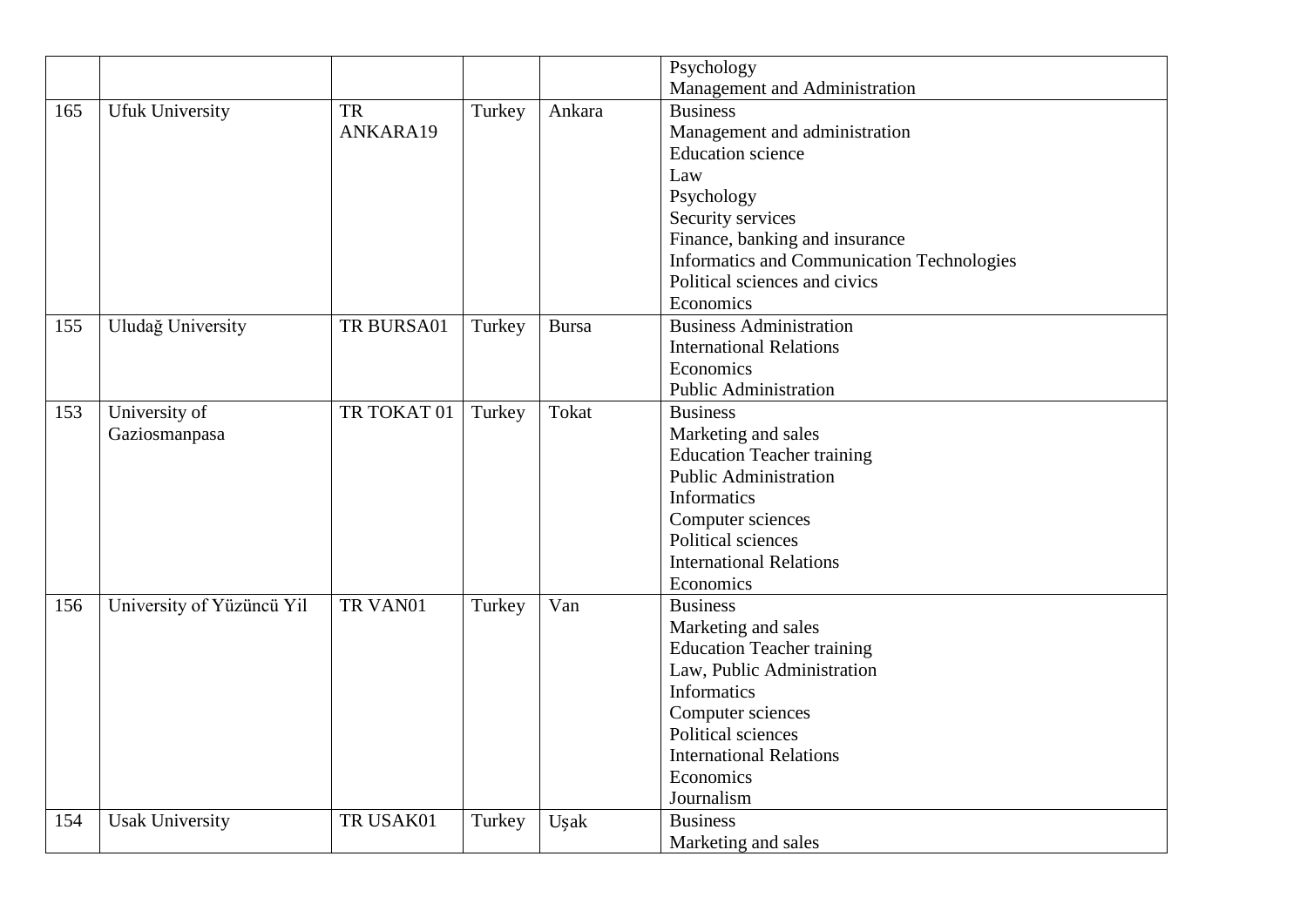|     |                               |           |        |          | <b>Education Teacher training</b> |
|-----|-------------------------------|-----------|--------|----------|-----------------------------------|
|     |                               |           |        |          | Law, Public Administration        |
|     |                               |           |        |          | Informatics                       |
|     |                               |           |        |          | Computer sciences                 |
|     |                               |           |        |          | Political sciences                |
|     |                               |           |        |          |                                   |
|     |                               |           |        |          | <b>International Relations</b>    |
|     |                               |           |        |          | Economics                         |
|     |                               |           |        |          | Journalism                        |
| 152 | <b>Uskudar University</b>     | <b>TR</b> | Turkey | Istanbul | Psychology                        |
|     |                               | ISTANBU46 |        |          |                                   |
| 158 | <b>Yalova University</b>      | TR YALOV  | Turkey | Yalova   | <b>Business</b>                   |
|     |                               | A01       |        |          | Marketing and sales               |
|     | Faculty of Economics and      |           |        |          | <b>Education Teacher training</b> |
|     | Administrative Sciences,      |           |        |          | Law, Public Administration        |
|     | <b>Department of Business</b> |           |        |          | <b>Informatics</b>                |
|     | Administration                |           |        |          | Computer sciences                 |
|     |                               |           |        |          | Political sciences                |
|     |                               |           |        |          | <b>International Relations</b>    |
|     |                               |           |        |          | Economics                         |
|     |                               |           |        |          | Journalism                        |
| 159 | Yeni Yüzyil University        | <b>TR</b> | Turkey | Istanbul | <b>Business</b>                   |
|     |                               | ISTANBU35 |        |          | Marketing and sales               |
|     |                               |           |        |          | <b>Education Teacher training</b> |
|     |                               |           |        |          | Law, Public Administration        |
|     |                               |           |        |          | <b>Informatics</b>                |
|     |                               |           |        |          | Computer sciences                 |
|     |                               |           |        |          |                                   |
|     |                               |           |        |          | Political sciences                |
|     |                               |           |        |          | <b>International Relations</b>    |
|     |                               |           |        |          | Economics                         |
|     |                               |           |        |          | Journalism                        |
| 157 | Yildirim Beyazit              | <b>TR</b> | Turkey | Ankara   | <b>Business</b>                   |
|     |                               | ANKARA15  |        |          | Marketing and sales               |
|     |                               |           |        |          | <b>Education Teacher training</b> |
|     |                               |           |        |          | Law, Public Administration        |
|     |                               |           |        |          | <b>Informatics</b>                |
|     |                               |           |        |          | Computer sciences                 |
|     |                               |           |        |          | Political sciences                |